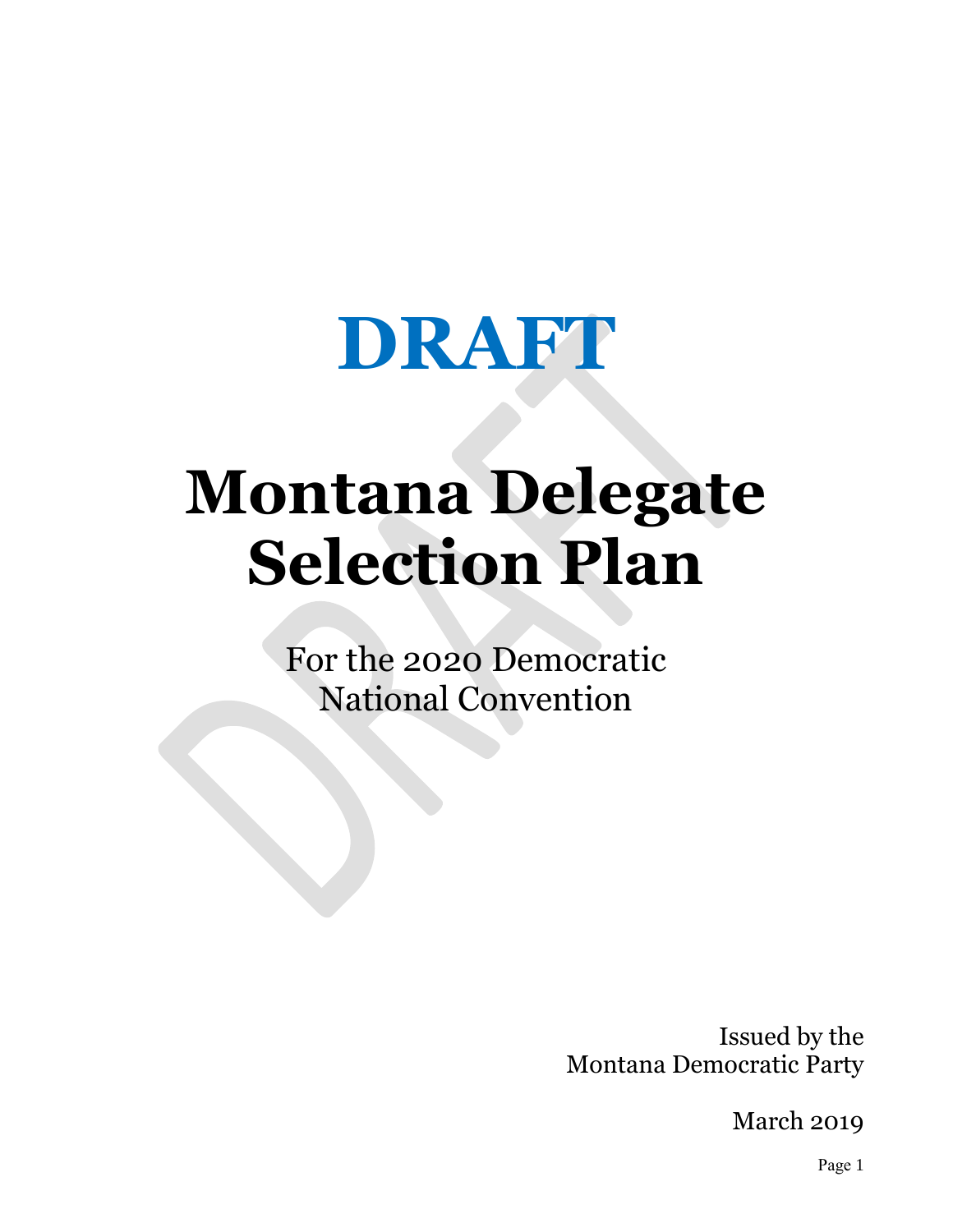## The Montana Delegate Selection Plan<br>For the 2020 Democratic National Convention

#### **Table of Contents**

|                                                                                                  | .31 |
|--------------------------------------------------------------------------------------------------|-----|
| B. Selection of Standing Committee Members (For the Credentials, Platform, Rules Committees). 32 |     |
|                                                                                                  |     |
|                                                                                                  |     |
| E. Timetable                                                                                     |     |
|                                                                                                  |     |
|                                                                                                  |     |
|                                                                                                  |     |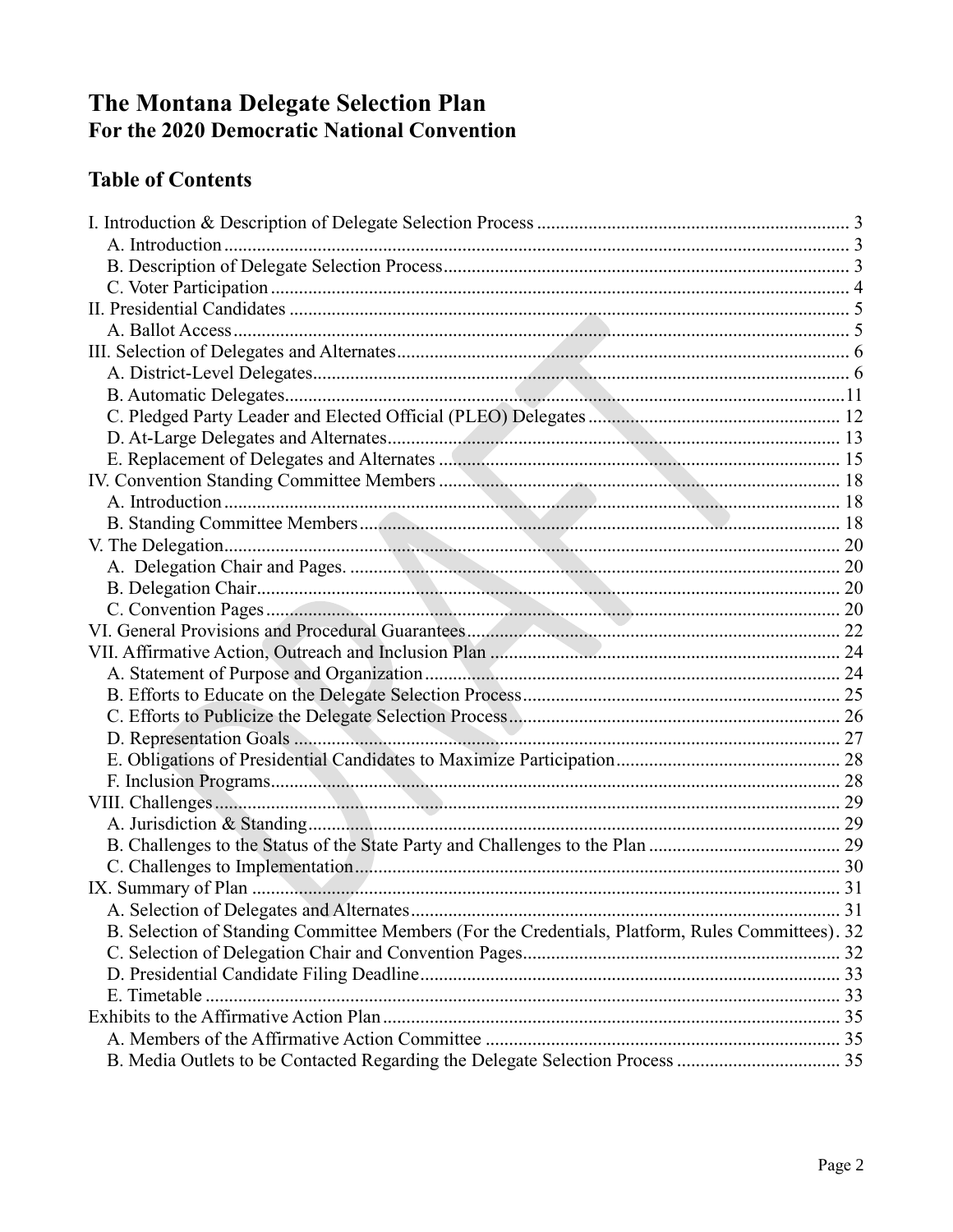## **Section I Introduction & Description of Delegate Selection Process**

#### <span id="page-2-1"></span><span id="page-2-0"></span>**A. Introduction**

1. Montana has a total of 22 delegates and 2 alternates. (Call I & Appendix B)

2. The delegate selection process is governed by the Charter and Bylaws of the Democratic Party of the United States, the Delegate Selection Rules for the 2020 Democratic National Convention ("Rules"), the Call for the 2020 Democratic National Convention ("Call"), the Regulations of the Rules and Bylaws Committee for the 2020 Democratic National Convention ("Regs."), the rules of the Democratic Party of Montana, the Montana election code, and this Delegate Selection Plan. (Call II.A)

3. Following the adoption of this Delegate Selection Plan by the State Party Committee, it shall be submitted for review and approval by the DNC Rules and Bylaws Committee ("RBC"). The State Party Chair shall be empowered to make any technical revisions to this document as required by the RBC to correct any omissions and/or deficiencies as found by the RBC to ensure its full compliance with Party Rules. Such corrections shall be made by the State Party Chair and the Plan resubmitted to the RBC within 30 days of receipt of notice of the RBC's findings. (Regs. 2.5, 2.6 & 2.7)

4. Once this Plan has been found in Compliance by the RBC, any amendment to the Plan by the State Party will be submitted to and approved by the RBC before it becomes effective. (Reg. 2.9)

#### <span id="page-2-2"></span>**B. Description of Delegate Selection Process**

1. Montana will use a proportional representation system based on the results of the primary for apportioning delegates to the 2020 Democratic National Convention. The two Montana Democratic Party Executive Board districts described in the Rules of the Montana Democratic Party (Preamble, Section B5) will be recognized as the districts used for delegate selection, and delegates will be allocated accordingly.

Western District: Beaverhead, Broadwater, Deer Lodge, Flathead, Glacier, Granite, Jefferson, Lake, Lewis & Clark, Lincoln, Madison, Mineral, Missoula, Pondera, Powell, Ravalli, Sanders and Silver Bow Counties

Eastern District: Big Horn, Blaine, Carbon, Carter, Cascade, Chouteau, Custer, Daniels, Dawson, Fallon, Fergus, Gallatin, Garfield, Golden Valley, Hill, Judith Basin, Liberty, McCone, Meagher, Musselshell, Park, Petroleum, Phillips, Powder River, Prairie, Richland, Roosevelt, Rosebud, Sheridan, Stillwater, Sweet Grass, Teton, Toole, Treasure, Valley, Wheatland, Wibaux and Yellowstone Counties

2. The "first determining step" of Montana's delegate selection process will occur on June 2nd, 2020 with a primary election. This election coincides with the South Dakota, New Mexico and New Jersey primaries.

#### **C. Voter Participation**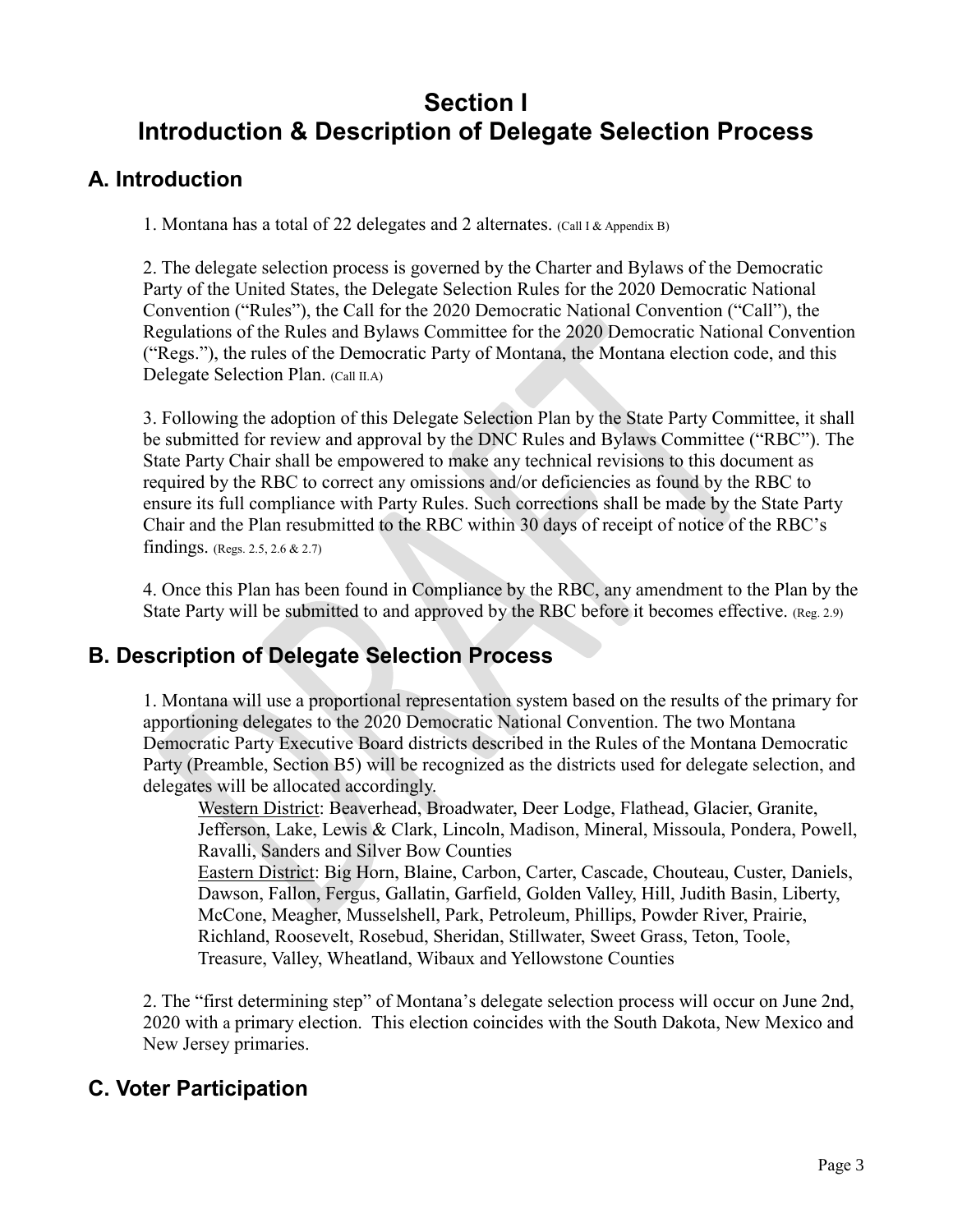1. Participation in Montana delegate selection process is open to all voters who wish to participate as Democrats.

- a. Currently, Montana law allows that regular registration closes 30 days before any election. Late registration begins the next day, and ends at the close of polls on Election Day (except from noon until 5:00 P.M. on the day before Election Day). Late registration can only be done at the county election administrator's office.
- b. At no stage of the Montana delegate selection process shall any person be required, directly or indirectly, to pay a cost or fee as a condition for participating. Voluntary contributions to the Party may be made, but under no circumstances shall a contribution be mandatory for participation. (Rule 2.D & Reg. 4.4)
- c. An individual participating in the Delegate selection process will publicly declare their party Preference by filing a Democratic Affirmation Statement with the county chairperson of the county in which they are registered to vote.
- d. No person shall participate or vote in the nominating process for the Democratic presidential candidate who also participates in the nominating process of any other party for the corresponding elections. (Rule 2.E)
- e. No person shall vote in more than one meeting which is the first meeting in the delegate selection process. (Rule 3.E & Reg. 4.6)

2. Montana is participating in the state government-run presidential preference primary that will utilize government-run voting systems. The State Party has taken provable positive steps to:

- a. Promote the acquisition, maintenance and regular replacement of accessible precinct based optical scan systems, wherever possible. (Rule 2.H.1)
- b. Seek enactment of legislation, rules, and policies at the state and local level to ensure that direct recording electronic systems include a voter verified paper trail. (Rule 2.H.2)
- c. Seek enactment of legislation, rules and policies at the state and local level to ensure that both optical scan and direct recording electronic systems include recognized security measures. These measures include automatic routine manual audits comparing paper records to electronic records following every election and prior to certification or results where possible; parallel testing on election day; physical and electronic security for equipment; banning use of wireless components and connections except where required to provide a voter with a disability a secure and approved means to access voting material and exercise the right to vote; public disclosure of software design; use of transparent and random selection for all auditing procedures; and effective procedures for addressing evidence of fraud or error. (Rule 2.H.3)
- 3. Scheduling of Delegate Selection Meetings
	- a. The dates, times and places for all official Party meetings and events related to the Montana delegate selection process must be scheduled to encourage the participation of all Democrats. Such meetings will begin and end at reasonable hours. (Rule 3.A & Reg. 4.5)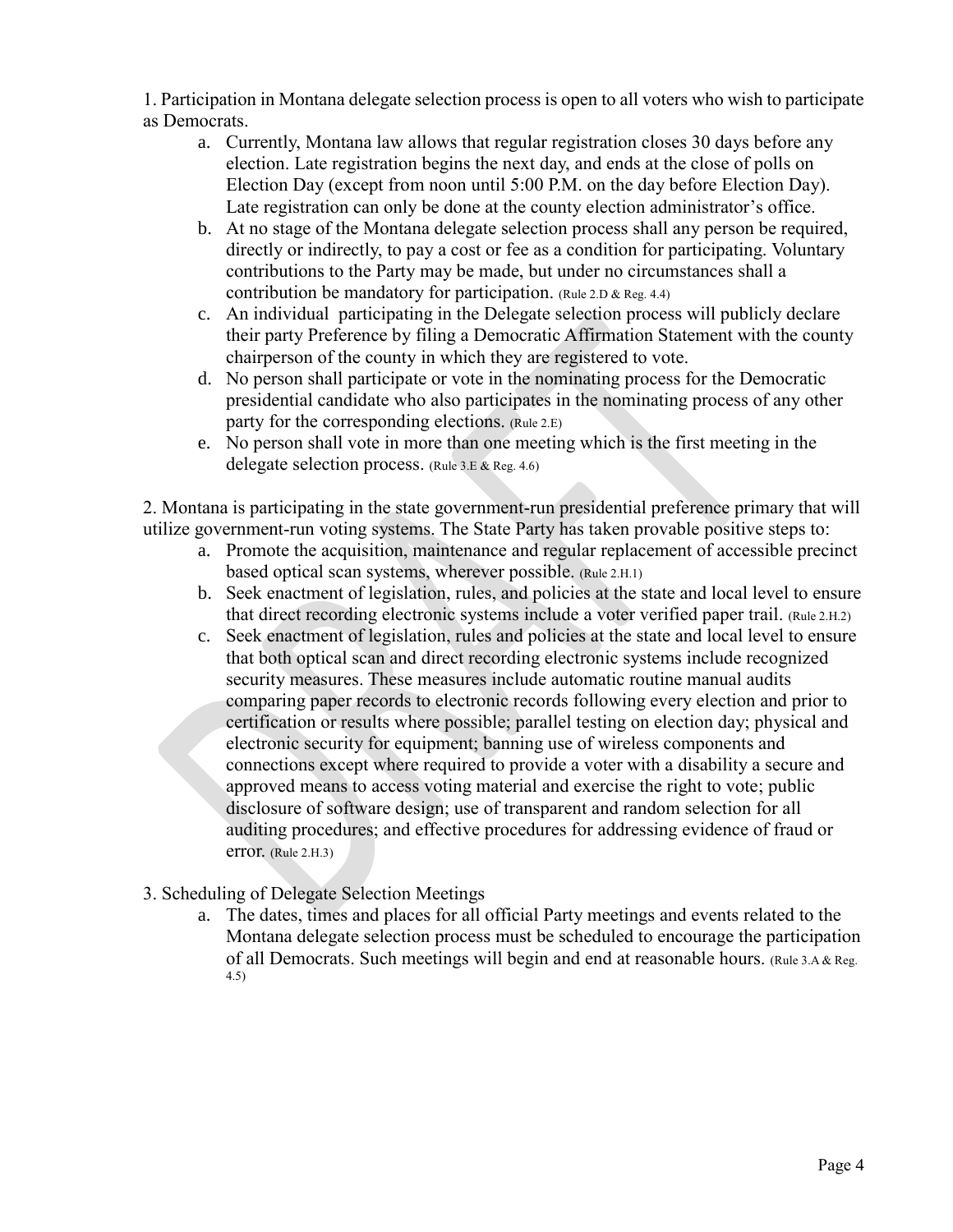## **Section II Presidential Candidates**

#### <span id="page-4-1"></span><span id="page-4-0"></span>**A. Ballot Access**

1. In accordance with 13-10-404 MCA, before an individual intending to qualify as a presidential candidate may qualify for placement on the ballots, the individual shall qualify by one or more of the following two methods:

- a. The individual has submitted a declaration for nomination that is signed by the candidate to the Secretary of State by March 9, 2020 pursuant to 13-10-201(2) MCA and has been nominated on petitions (available at the Secretary of State's office or State Party Headquarters) with the verified signatures of at least 500 qualified electors from the State of Montana.
	- i.Petitions of nomination for the presidential preference primary election and the affidavits of circulation required must be presented to the election administrator of the county in which the signatures are gathered at least one week before the primary election filing deadline prescribed in 13-10- 201(7)(b) MCA. For 2020, the deadline to submit petitions to the county election administrator is March 2nd, 2020. A filing fee is not required. The election administrator shall verify the signatures in the manner prescribed in 13-27-303 through 13-27-308 MCA and must forward the petitions to the Secretary of State.
- b. The individual has submitted a declaration for nomination to the Secretary of State by March 9, 2020 pursuant to 13-10-201(2) MCA, and the Secretary of State has determined, by the time that declarations for nomination are to be filed, that the individual is eligible to receive payments pursuant to the federal Presidential Primary Matching Payment Account Act, 26 U.S.C. 9031, et seq.
- 2. Other Information
	- a. "Uncommitted" does not automatically appear on the Montana Primary Election ballot, however, ballots include "no preference" and a blank write-in space as described in 13-10-403 MCA.
	- b. The Secretary of State's Contact information is as below:
		- Mail: Secretary of State Corey Stapleton, P.O. Box 202801, Helena, MT 59620
		- Fax: (406) 444-3976
		- Phone: (406) 444-2034
- 3. Other Requirements
	- a. Each presidential candidate shall certify in writing to the State Democratic Party Chair, the name(s) of their authorized representative(s) by March 20th, 2020. (Rule 13.D.1)
	- b. Each presidential candidate shall use his or her best efforts to ensure that his or her respective delegation within the state delegation achieves the affirmative action goals established by this Plan and is equally divided between men and women. (Rule 6.I)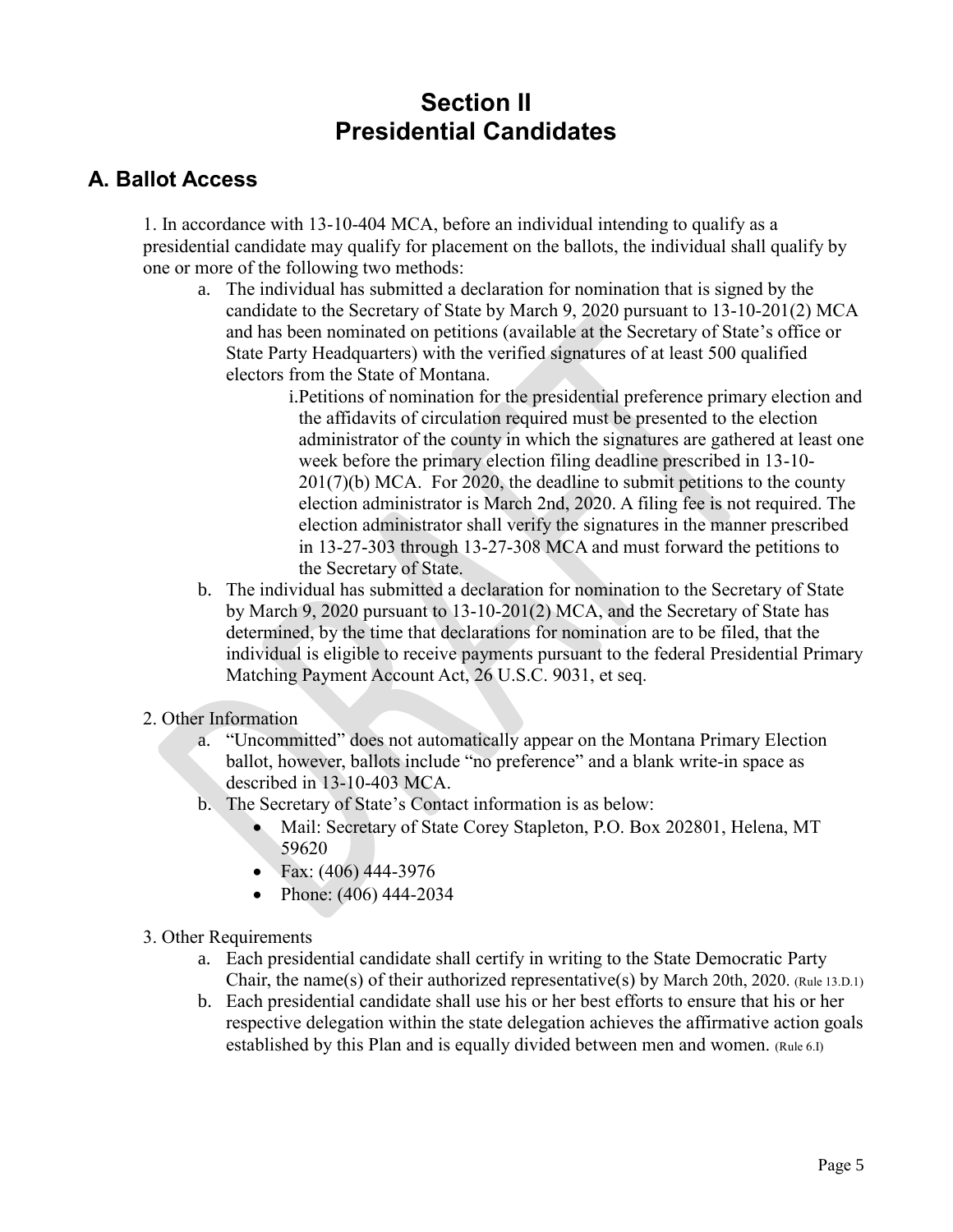## **Section III Selection of Delegates and Alternates**

#### <span id="page-5-1"></span><span id="page-5-0"></span>**A. District-Level Delegates**

1. Montana is allocated 11 district-level delegates and 0 district-level alternates. (Rule 8.C, Call I.B, I.I, Appendix B & Reg. 4.31.)

2. District-level delegates shall be elected by a Presidential preference primary on June 2nd, 2020, followed by a post-primary caucus held on June 6th, 2020, at a location to be determined.

- 3. Apportionment of District-Level Delegates and Alternates
	- a. Montana's district-level delegates are apportioned among the districts based on a formula giving equal weight to the vote for the Democratic candidates in the 2016 presidential and gubernatorial elections. (Rule 8.A.)
	- b. The state's total number of district-level delegates will be equally divided between men and women. For an odd total number of district-level delegates, the overall variance between men and women cannot exceed one. (Rule 6.C.1 & Reg. 4.9)
	- c. The district-level delegates and alternates are apportioned to districts as indicated in the following table:

| <b>District</b>         |          | <b>Delegates</b> |       |       | <b>Alternates</b> |       |
|-------------------------|----------|------------------|-------|-------|-------------------|-------|
|                         | $Males*$ | Females*         | Total | Males | Females           | Total |
| <b>Western District</b> |          |                  |       |       |                   |       |
| Eastern District        |          |                  |       |       |                   |       |
| <b>Total</b>            | J        |                  |       |       |                   |       |

*\*-Assuming no gender non-binary delegates are elected*

- d. The apportionment of delegates to be elected from each tier to the next tier (e.g., precincts, counties, etc.) shall be based on a formula giving equal weight to the vote for the Democratic candidates in the 2016 presidential and gubernatorial elections. (Rule 8.B)
- 4. District-Level Delegate Filing Requirements
	- a. A district-level delegate candidate may run for election only within the district in which he or she is registered to vote. (Rule 13.H)
	- b. An individual can qualify as a candidate for district-level delegate to the 2020 Democratic National Convention by filing a statement of candidacy designating their singular presidential (or uncommitted) preference and a signed pledge of support for the presidential candidate (including uncommitted status) with the Montana Democratic Party at Party Headquarters (303 N. Ewing, Helena, Montana 59601) or by email [\(info@montanademocrats.org\)](mailto:info@montanademocrats.org) by 5:00 P.M. on June 5<sup>th</sup>, 2020. A delegate candidate may modify his or her singular presidential preference by submitting an updated pledge of support no later than the June 5th filing deadline (Rules 13.B, Rule 15.F & Reg. 4.23)
- 5. Presidential Candidate Right of Review for District-Level Delegates
	- a. The Montana Democratic Party Chair shall convey to the presidential candidate, or that candidate's authorized representative(s), not later than June 5th, 2020 at 6:00 P.M., a list of all persons who have filed for delegate pledged to that presidential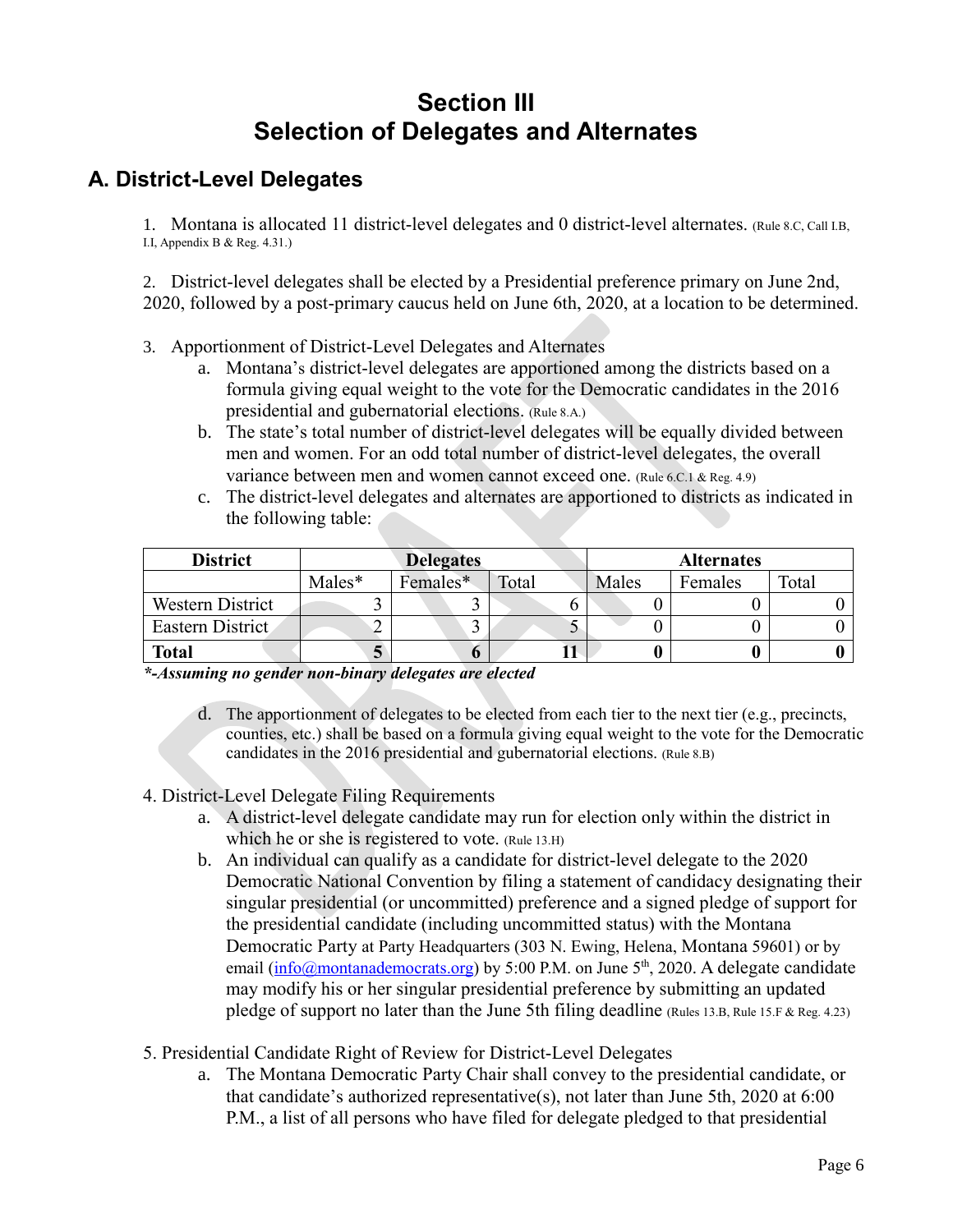candidate. (Rules 13.D.& 13.F)

b. Each presidential candidate, or that candidate's authorized representative(s), must then file with the Montana Democratic Party Chair by June 5th, 2020 at 8:00 P.M. a list of all such candidates he or she has approved, provided that approval be given to at least three (3) times the number of candidates for delegate men and three (3) times the number of candidates for delegate women to be selected. (Rule 13.E.1 & Reg. 4.25)

i.Contact information for the Montana Democratic Party Chair for this purpose is as follows:

- Phone:  $(406)$  442-9520
- Email: [chair@montanademocrats.org](mailto:chair@montanademocrats.org)
- c. Failure to respond will be deemed approval of all delegate and alternate candidates submitted to the presidential candidate unless the presidential candidate, or the authorized representative(s), signifies otherwise in writing to the State Democratic Chair not later than June 5th, 2020 at 8:00 P.M.
- d. National convention delegate candidates removed from the list of bona fide supporters by a presidential candidate, or that candidate's authorized representative(s), may not be elected as a delegate at that level pledged to that presidential candidate (including uncommitted status). (Rule 13.E & Reg. 4.24)
- e. The State Democratic Chair shall certify in writing to the Co-Chairs of the DNC Rules and Bylaws Committee whether each presidential candidate (including uncommitted status) has used their best efforts to ensure that their respective districtlevel delegate candidates meet the affirmative action and inclusion considerations and goals detailed in the Affirmative Action section of this Plan within three (3) business days of returning the list of approved district-level delegate candidates as indicated in Section III.A.5.b of this Plan.

#### 6. Fair Reflection of Presidential Preference

- a. *Presidential Primary - Proportional Representation Plan* (Rules 14.A, 14.B & 14.D) The Montana presidential primary election is a "binding" primary. Accordingly, delegate positions shall be allocated so as to fairly reflect the expressed presidential (or uncommitted) preference of the primary voters in each district. The National Convention delegates selected at the district level shall be allocated in proportion to the percentage of the primary vote won in that district by each preference, except that preferences falling below a 15% threshold shall not be awarded any delegates.
- b. Within a district, if no presidential preference reaches a 15% threshold, the threshold shall be the percentage of the vote received in that district by the front-runner minus 10%. (Rule 14.F)

#### c. *County and District-Level Delegate Selection*

The County-Level Delegate Selection Plan for Montana provides for allocation of delegate positions to presidential preferences through a primary/convention system. Following the primary election, supporters of candidates receiving sufficient votes to qualify for delegates to the national convention will gather in county conventions on June 4th, 2020, to choose delegates to the state convention. Each county will have a set number of delegates previously determined by the State Chair. The state convention will be held on June 6th, 2020, at a location to be determined.

The number of delegates to be elected from each county shall be determined by the State Chair and apportioned on the basis of a formula giving equal weight to the vote for the Democratic candidates in the 2016 Presidential and Gubernatorial elections.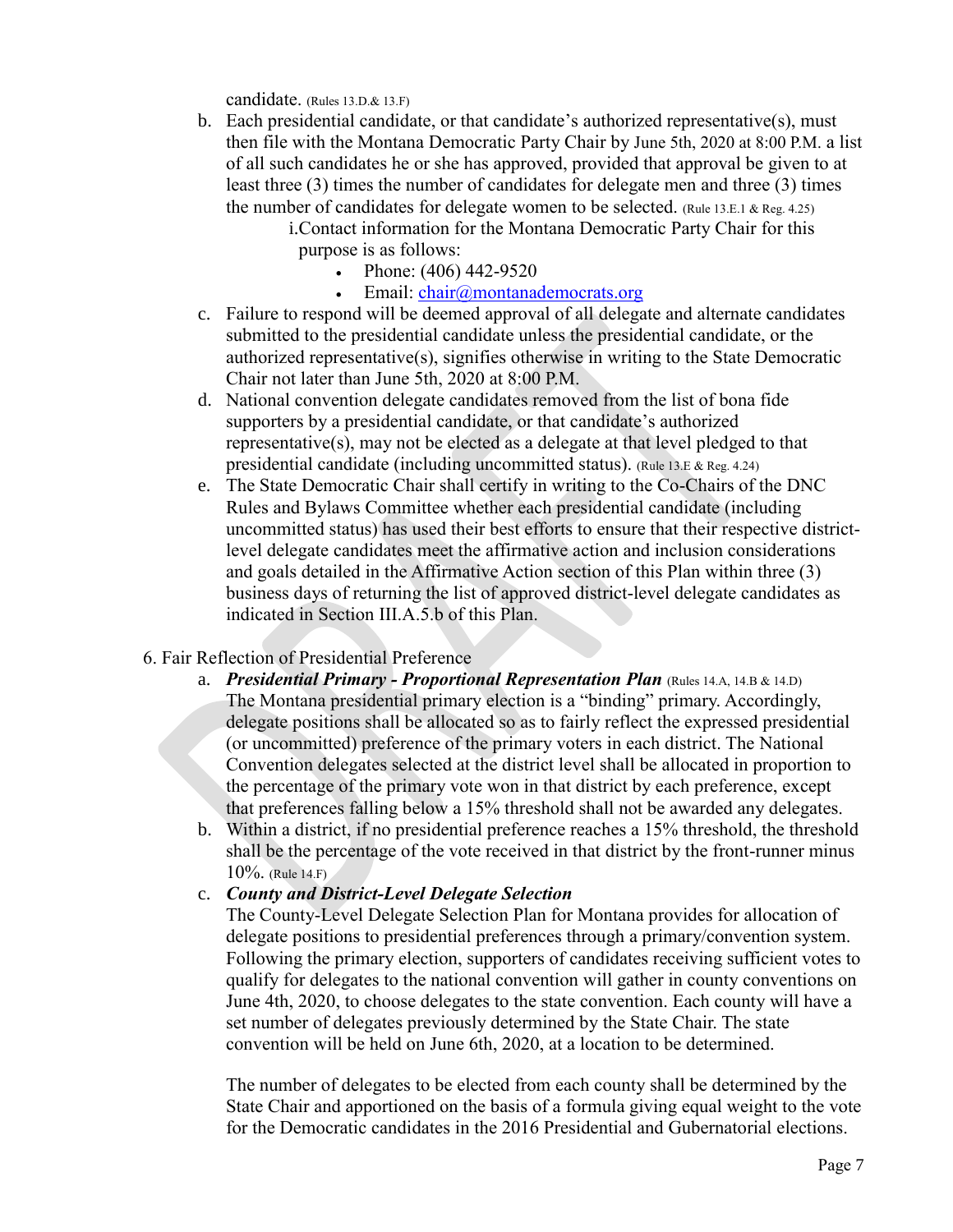The county with the least delegates according to this formula shall be entitled to a minimum of one (1) delegate for each presidential candidate receiving 15% or more of the votes cast in that county in the presidential primary election. Counties with proportionally more delegates according to the formula shall be entitled to proportionally larger delegations, up to a maximum of 30 delegates from any one county.

The county conventions will be held in the county seat at a public place which would be most likely to encourage the participation of all Democrats, shall begin at a reasonable hour and shall be run by the county chair in accordance with state party rules.

No person shall participate in more than one county convention. Each person may vote for delegates supporting only one presidential candidate.

The procedure for selecting delegates to the District and State Conventions shall be as follows:

- i.Any registered voter having publicly declared to be a Democrat from the county may participate in the county convention if he or she has filed with the County Democratic Central Committee by at least the opening of the convention on forms designated by the State Chair. Such forms shall include a statement of support for the candidate of his or her choice and a public affirmation of their Democratic affiliation.
- ii.The county chair will designate appropriate areas of the convention facility as sites for the caucuses of the supporters of the respective presidential candidates, as well as a nominating caucus identified as "no-preference," providing each has met the threshold set for that county. He or she will announce the amount of time allowed for caucusing and will insure that all caucuses will be held simultaneously. The county chair may appoint a temporary chair for each caucus.
- iii.Caucuses for each presidential candidate will be held to elect district and state delegates and alternates. No caucus will be held for any presidential candidate who has not earned at least one delegate from Montana. Any Democratic resident of the county who is a qualified voter and has completed the forms prescribed in Section III.A.6.C(i), may be elected as a delegate to the District and State Conventions. Each caucus will elect the number of state delegates and alternates allowed to it as determined by the share of votes received in the county by its presidential candidate, and as announced after the primary election by the State Chair. Following nominations, the caucus chair will present to the caucus the list of nominees (ballot should be used) and announce the number of delegates to be elected from the list. The caucus chair and secretary or a committee appointed by them will tabulate the election results. Beginning with the person receiving the highest number of votes and proceeding to the person with the next highest total, the chair and secretary will certify the election as state delegates of that number of people allowed to this particular presidential candidate. Proceeding in a like manner, the chair and secretary will certify an equal number of people elected as alternates for this presidential candidate.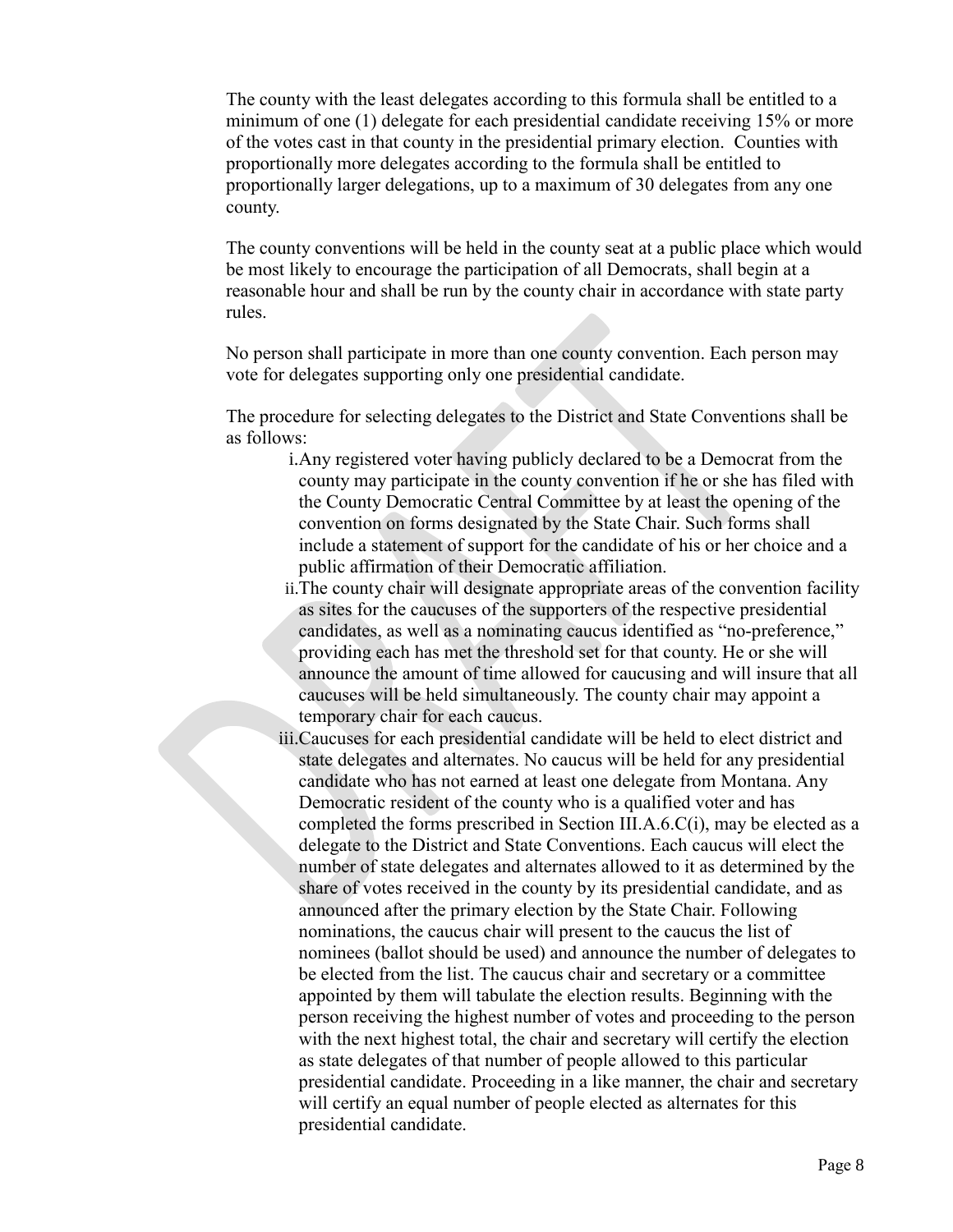- iv.The election of delegates and alternates having been completed, the caucus chair will then present the list of state delegates and alternates to the county chair. A tie for the last delegate position will be broken by a run-off election between/among those who tied.
- v.The county caucus having completed its work, the county chair and secretary will sign certificates of election for all delegates and alternates. (These certificates will be provided by the State Chair and will include a statement of support for their candidate.) After verifying that the proper number of delegates and alternates have been elected and that the presidential preference of each is clearly stated, the county chair shall immediately forward the certificates to the Montana Democratic Party.
- vi.Should any delegate elected to the District or State Presidential Delegate Conventions be unable to attend, he or she may designate an elected alternate from the same caucus to attend in his or her place by submitting the name of such alternate in writing to the State Chair. In the absence of such designation, the alternate from the caucus who received the most votes shall attend. In the event there is no alternate, the State Chair may select one upon consultation with the candidate's agent.
- 7. Equal Division of District-Level Delegates
	- a. To ensure the district-level delegates are equally divided between men and women, delegate positions within each district will be designated by presidential preference beginning with the highest vote-getting presidential preference. This assignment of delegate positions, alternating by sex as mathematically practicable, will continue with the next highest vote-getting preferences in descending order until the gender of each position has been assigned. (Rule 6.C., Rule 6.C.1 & Reg. 4.10)
	- b. The delegate positions shall be pre-designated so that the gender of the first position to be filled by the winning presidential candidate is pre-determined. Once the allocation of district delegates among presidential preference(s) has been calculated, the remaining delegate positions can be assigned to the presidential preference(s), in order of vote won, alternating by gender.
	- c. The 11 delegates and 0 alternates are apportioned to districts as follows:

Western District - 6 delegates, 0 alternates

Eastern District - 5 delegates, 0 alternates

- d. The above apportionment is based on a formula giving equal weight to the vote for the Democratic candidates in the 2016 presidential and gubernatorial elections.
- e. The Montana primary election is a "binding" primary.
- f. Accordingly, delegate positions shall be allocated so as to fairly reflect the expressed presidential or uncommitted status of the primary voters in each district. Therefore, the national convention delegates elected at the district level shall be allocated in proportion to the percentage of the primary vote won in that district by each preference, except that preference falling below a 15% threshold shall not be awarded any delegates or alternates.
- g. If no presidential preference reaches a 15% threshold, the threshold shall be the percentage of the vote received at each level of the delegate selection process by the front-runner minus 10%.
- h. The procedure for electing district-level delegates to the Democratic National Convention is as follows:

i. The State Chair will call to order the state convention and announce the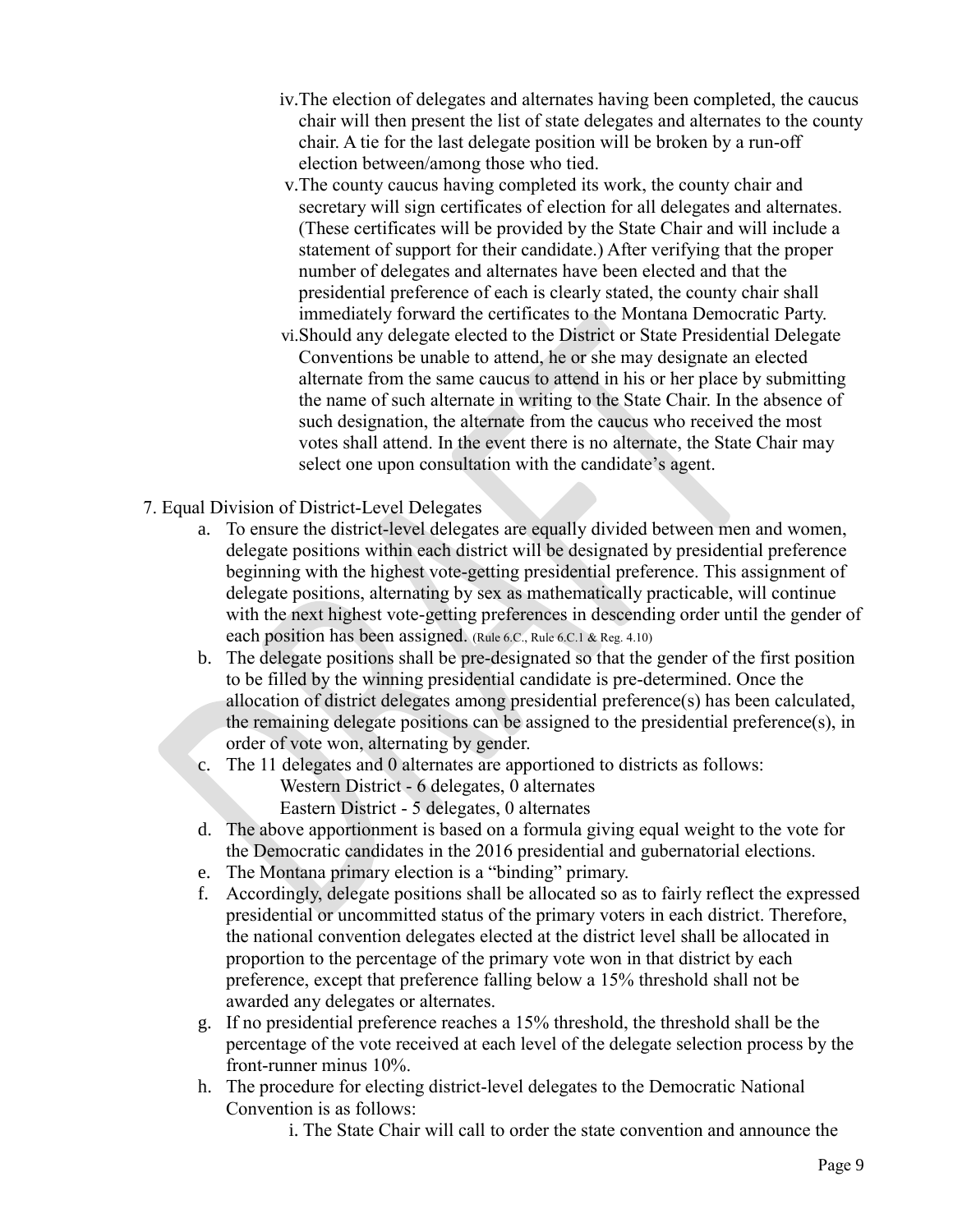number of delegates and alternates to be selected favoring each presidential candidate from each district as determined by the primary election. The State Chair shall appoint a chair and secretary and said officers shall assume the operation of the convention.

- ii. The convention chair will designate appropriate areas of the convention facility as sites for the simultaneous caucuses of the supporters of the respective presidential candidates, as well as a caucus identified as "nopreference" (if "no preference" has qualified in the primary for an allocation of delegates). He or she will announce the amount of time allowed in caucusing and will insure that all caucuses will be held simultaneously.
- iii. Each delegate will attend the district caucus of the presidential candidate he or she was elected to represent. No delegate may participate in more than one caucus and no one other than a delegate or a seated alternate may nominate or vote in the caucus proceedings. The State Chair may appoint a temporary chair for each caucus. The agenda for each caucus will include selection of a permanent chair, nominations for national delegates and elections of delegates and alternates as applicable. Each caucus will proceed to elect the number of national delegates to which it is entitled, as announced by the State Chair.
- iv. In any matter other than selection of national delegates and alternates put to a vote before the caucus, each delegate will cast one vote. In the selection of delegates to the national convention, each delegate shall cast a weighted vote equal to the total number of votes received in the primary in his or her county by the presidential candidate he or she represents, divided by the number of delegates allotted to his or her county for that candidate. Each ballot shall bear the name or identification code of the person casting it.
- v. Candidates receiving the most votes will be elected until the proper number of delegates are selected. The caucus chair shall sign certificates of election (provided by the State Chair) for the number of delegates allotted to his or her caucus. The candidates for delegate who received the highest number of votes after the last certified delegate shall be certified as alternate delegates from that caucus, until the number of alternate positions for each caucus, as determined by the State Chair, have been filled. A tie for the last delegate position will be broken by a run-off election between/among those who tied.
- vi. After the election of delegates and any other business brought before the caucus, the caucus chair will adjourn the caucus and direct the caucus participants to return to the state convention.
- vii. All delegates elected as a "no-preference" delegate shall attend the "nopreference" caucus. Each shall cast a number of votes equal to the number of "no-preference" votes cast in the primary in his or her county, divided by the number of delegates allotted to his or her county for "nopreference." Those present will elect a number of delegates to the national convention as announced by the State Chair and in the same manner as other caucuses. Any Democrat may be elected as a delegate from the "nopreference" caucus so long as he or she is a resident of Montana and has not been nominated for national delegate by, nor participated in, any other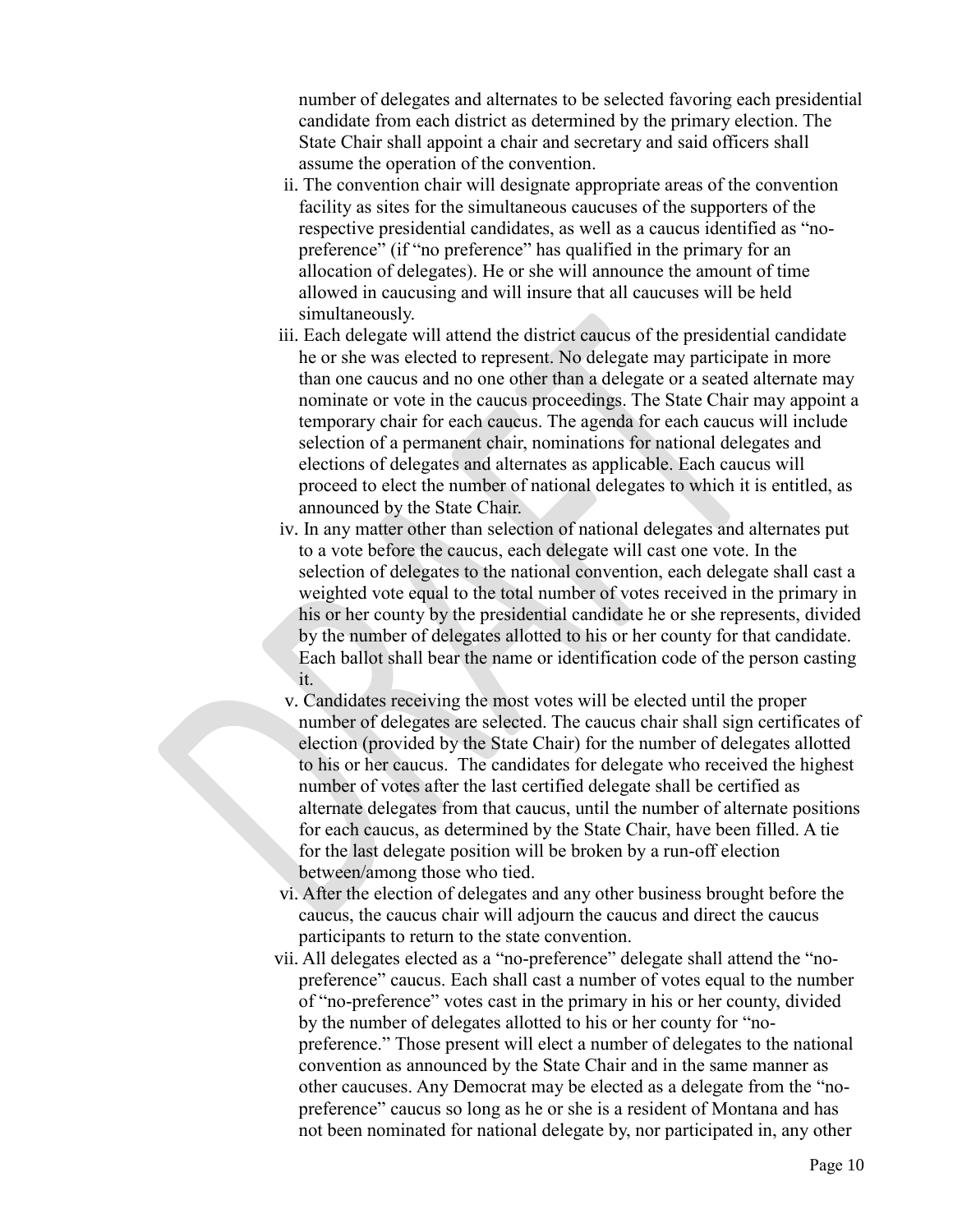caucus at the state convention. A candidate for delegate from this caucus must announce at the time of his or her nomination his or her "nopreference" status.

- viii. Each caucus chair shall clearly indicate on the certificate of election the presidential preference of any elected delegate and alternate.
	- ix. All caucuses having completed their work, the convention chair will accept all certificates of election as delegates or alternates from the various caucus chairs. After verifying that the proper number of delegates and alternates have been elected, and that the presidential preference of each is clearly stated, the convention chair shall also sign all certificates of election and immediately deliver them to the State Party Chair. The convention chair shall then direct the delegates to convene at the state convention for such business as may be properly brought before it.

8. The State Democratic Party Chair shall certify in writing to the Secretary of the Democratic National Committee (DNC) the election of the state's district-level delegates and alternates to the Democratic National Convention within ten  $(10)$  days after their election. (Rule 8.C & Call IV.A)

#### <span id="page-10-0"></span>**B. Automatic Delegates**

1. Automatic Party Leaders and Elected Officials

- a. The following categories (if applicable) shall constitute the Automatic Party Leaders and Elected Official delegate positions:
	- i.Members of the Democratic National Committee who legally reside in the state; (Rule 9.A.1, Call I.F, Call I.J, & Reg. 4.15)
	- ii.Democratic President and Democratic Vice President (if applicable); (Rule 9.A.2 & Call I.G)
	- iii.All of Montana's Democratic Members of the U.S. House of Representatives and the U.S. Senate; (Rule 9.A.3, Call I.H & Call I.J)
	- iv.The Democratic Governor (if applicable); (Rule 9.A.4, Call I.H. & Call I.J)
	- v."Distinguished Party Leader" delegates who legally reside in the state (if applicable); [Persons who qualify as "Distinguished Party Leader" delegates are: all former Democratic Presidents or Vice Presidents, all former Democratic Leaders of the U.S. Senate, all former Democratic Speakers of the U.S. House of Representatives and Democratic Minority Leaders, as applicable, and all former Chairs of the Democratic National Committee.] (Rule 9.A.5, Call I.G & Reg. 4.14)
- b. An Automatic delegate may run and be elected as a Pledged delegate. If an Automatic delegate is elected and certified as a Pledged delegate, that individual shall not serve as Automatic delegate at the 2020 National Convention (Call LJ)
- c. The certification process for the Automatic Party Leader and Elected Official delegates is as follows:
	- i.Not later than March 6th, 2020, the Secretary of the Democratic National Committee shall officially confirm to the State Democratic Chair the names of the Automatic delegates who legally reside in Montana. (Rule 9.A)
	- ii.Official confirmation by the Secretary shall constitute verification of the Automatic delegates from the categories indicated above. (Call IV.B.1)
	- iii.The State Democratic Party Chair shall certify in writing to the Secretary of the DNC the presidential preference of state's Automatic delegates 10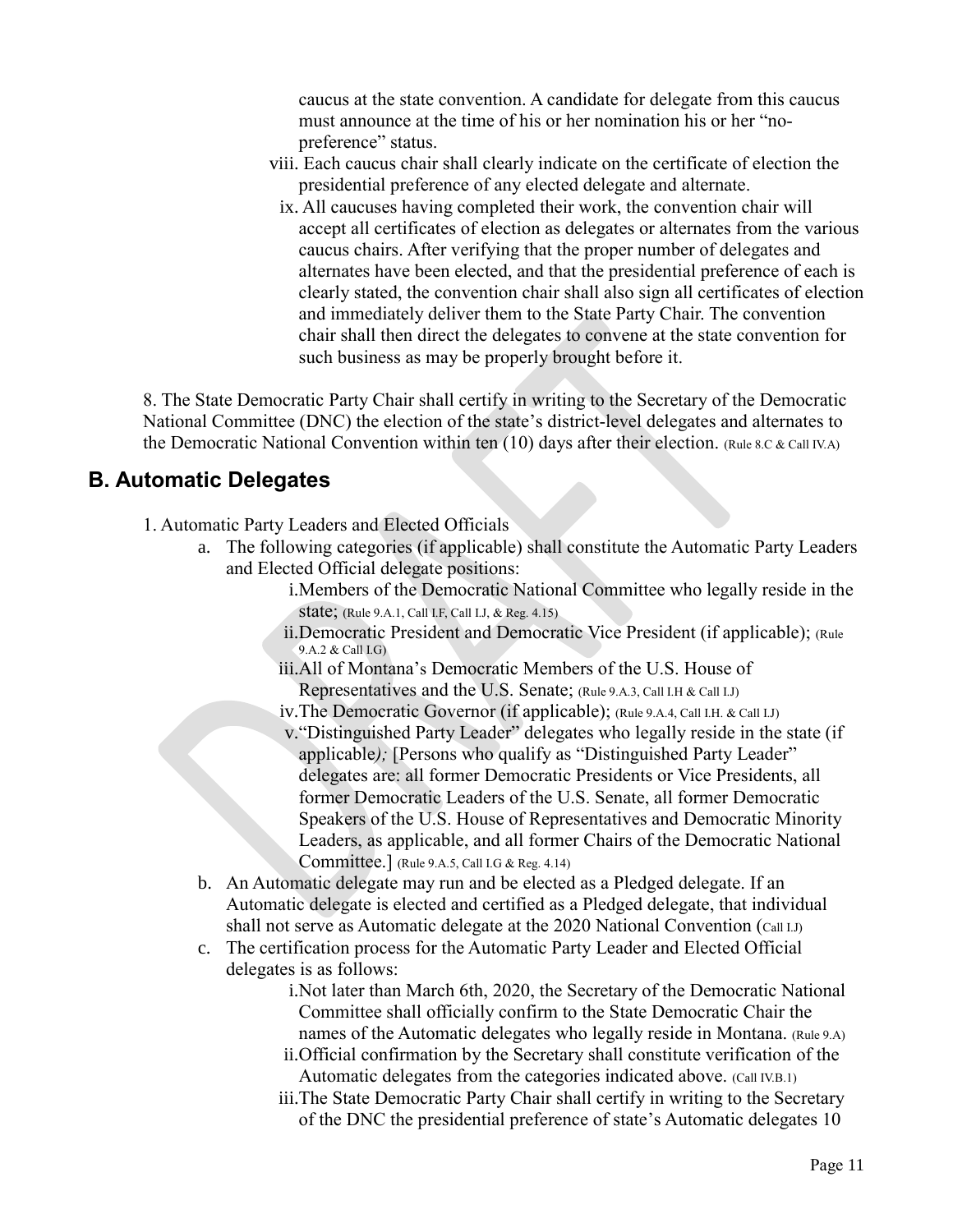days after the completion of the State's Delegate Selection Process. (Call IV.C)

2. For purposes of achieving equal division between delegate men and delegate women within the state's entire convention delegation (determined by gender self-identification), the entire delegation includes all pledged and Automatic delegates, including those who identify as male or female. (Rule 6.C and Reg. 4.9)

#### <span id="page-11-0"></span>**C. Pledged Party Leader and Elected Official (PLEO) Delegates**

1. Montana is allotted 2 pledged Party Leader and Elected Official (PLEO) delegates. (Call I.D, Call I.E. & Appendix B)

- 2. Pledged PLEO Delegate Filing Requirements
	- a. Individuals shall be eligible for the pledged Party Leader and Elected Official delegate positions according to the following priority: big city mayors and state-wide elected officials (to be given equal consideration); state legislative leaders, state legislators, and other state, county and local elected officials and party leaders. (Rule 10.A.1 & Reg. 4.16)
	- b. An individual can qualify as a candidate for a position as a pledged PLEO delegate by filing a statement of candidacy and a signed pledge of support of the presidential candidate of their choice (including uncommitted status) with the State Party Chair no later than one half hour after completion of the selection of the district-level delegates on June 6th, 2020. (Rules 10.A.3, Rule 15.G., Reg. 4.18 & Reg. 4.17)
	- c. If persons eligible for pledged PLEO delegate positions have not already made known their presidential preference (or uncommitted status) as candidates for district-level or at-large delegate positions, their preference shall be ascertained through the following alternative procedure by filing a signed pledge of support for a presidential candidate (including uncommitted status) with the State Chair**.** (Rule 10.A.3 & Reg. 4.17)
- 3. Presidential Candidate Right of Review
	- a. The State Democratic Party Chair shall convey to the presidential candidate, or that candidate's authorized representative(s), no later than one half hour after completion of the selection of the district-level delegates on June 6th, 2020, a list of all persons who have filed for a party and elected official delegate pledged to that presidential candidate. (Rules 10.A.3 & Rule 13.D)
	- b. Each presidential candidate, or that candidate's authorized representative(s), must file with the State Democratic Party Chair, no later than one half hour after completion of the selection of the district-level delegates on June  $6<sup>th</sup>$ , 2020, a list of all such candidates he or she has approved, as long as approval is given to at least one (1) name for every position to which the presidential candidate is entitled. (Rule 13.E.2 & Reg. 4.25)
	- c. A presidential candidate can disapprove using the same process as for district-level candidates.
	- d. Failure to respond will be deemed approval of all delegate candidates submitted to the presidential candidate unless the presidential candidate or the authorized representative(s) signifies otherwise in writing to the State Democratic Chair no later than one hour after completion of the selection of the district-level delegates on June 6th, 2020.
	- e. The State Democratic Party Chair shall certify in writing to the Co-Chairs of the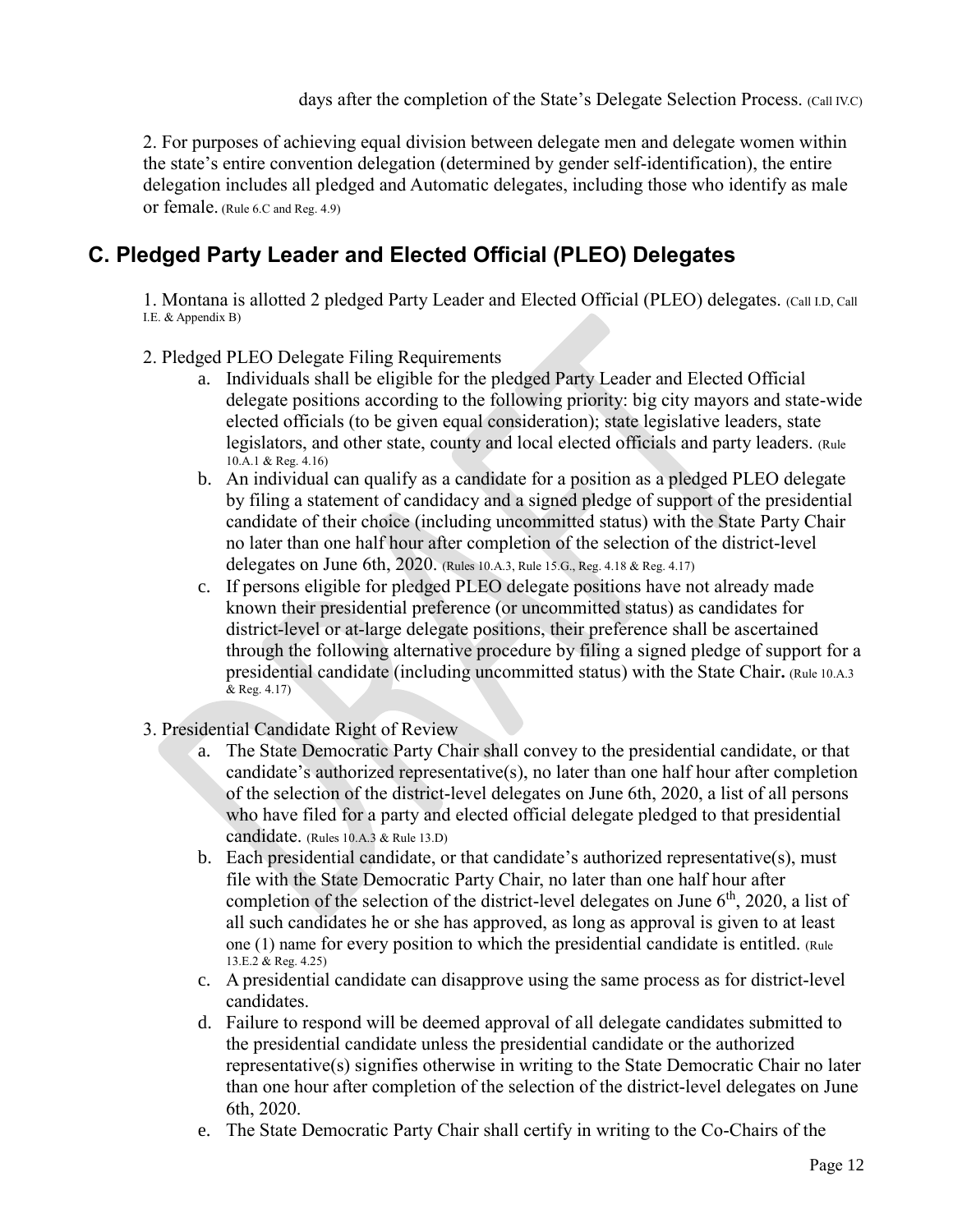DNC Rules and Bylaws Committee whether each presidential candidate (including uncommitted status) has used their best efforts to ensure that their respective pledged PLEO delegate candidates meet the affirmative action and inclusion considerations and goals detailed in the Affirmative Action section of this Plan within three (3) business days of returning the list of approved pledged PLEO candidates as indicated in Section III.C.3.b of this Plan.

- 4. Selection of Pledged Party Leader and Elected Official Delegates
	- a. The pledged PLEO slots shall be allocated among presidential preferences on the same basis as the at-large delegates. (Rule 10.A.2, Rule 11.C, Rule 14.E & F)
	- b. Selection of the pledged PLEO delegates will occur on June 6th, 2020, at a location to be determined, after the election of district-level delegates and prior to the selection of at-large delegates and alternates.
	- c. These delegates will be selected by a committee consisting of a quorum of the district-level delegates. (Rule 10.B)
	- d. Individuals shall be eligible for the pledged party leader and elected official positions according to the following priority: big city mayors and state-wide elected officials (to be given equal consideration), state legislative leaders, state legislators, and other state, county and local elected officials and party leaders. The provisions of Call II C apply to PLEO delegate eligibility to ensure equal division between men and women in the entire delegation.
	- e. Selection of these delegates will occur one hour following the selection of districtlevel delegates on June 6th, 2020, at a location to be determined and prior to the selection of at-large delegates and alternates. District-level delegates who support a presidential preference shall meet in a statewide caucus for that presidential preference to nominate the pledged party leader and elected official delegates such presidential candidate may have been allocated. Each delegate will have an equal (un-weighted) vote.

5. The State Democratic Party Chair shall certify in writing to the Secretary of the Democratic National Committee the election of the state's pledged Party Leader and Elected Official delegates to the Democratic National Convention within ten (10) days after their election. (Rule  $8.D & Call IV.A$ 

## <span id="page-12-0"></span>**D. At-Large Delegates and Alternates**

1. The state of Montana is allotted 3 at-large delegates and 2 at-large alternates. (Rule 8.C, Call I.B, II, Appendix B & Reg. 4.34)

- 2. At-Large Delegate and Alternate Filing Requirements
	- a. Persons desiring to seek at-large delegate or alternate positions may file a statement of candidacy designating their singular presidential or uncommitted preference and a signed pledge of support for the presidential candidates (including uncommitted status) with the State Party no later than one half hour after completion of the selection of the PLEO delegates on June 6th, 2020. A delegate or alternate candidate may modify his or her singular presidential preference by submitting an updated pledge of support no later than the June 6th filing deadline. (Rule 13.A, Rule 13.B, Rule 15.G., Regs. 4.22, 4.23)

i.Contact information is below:

• Mail: PO Box 802, Helena, MT 59624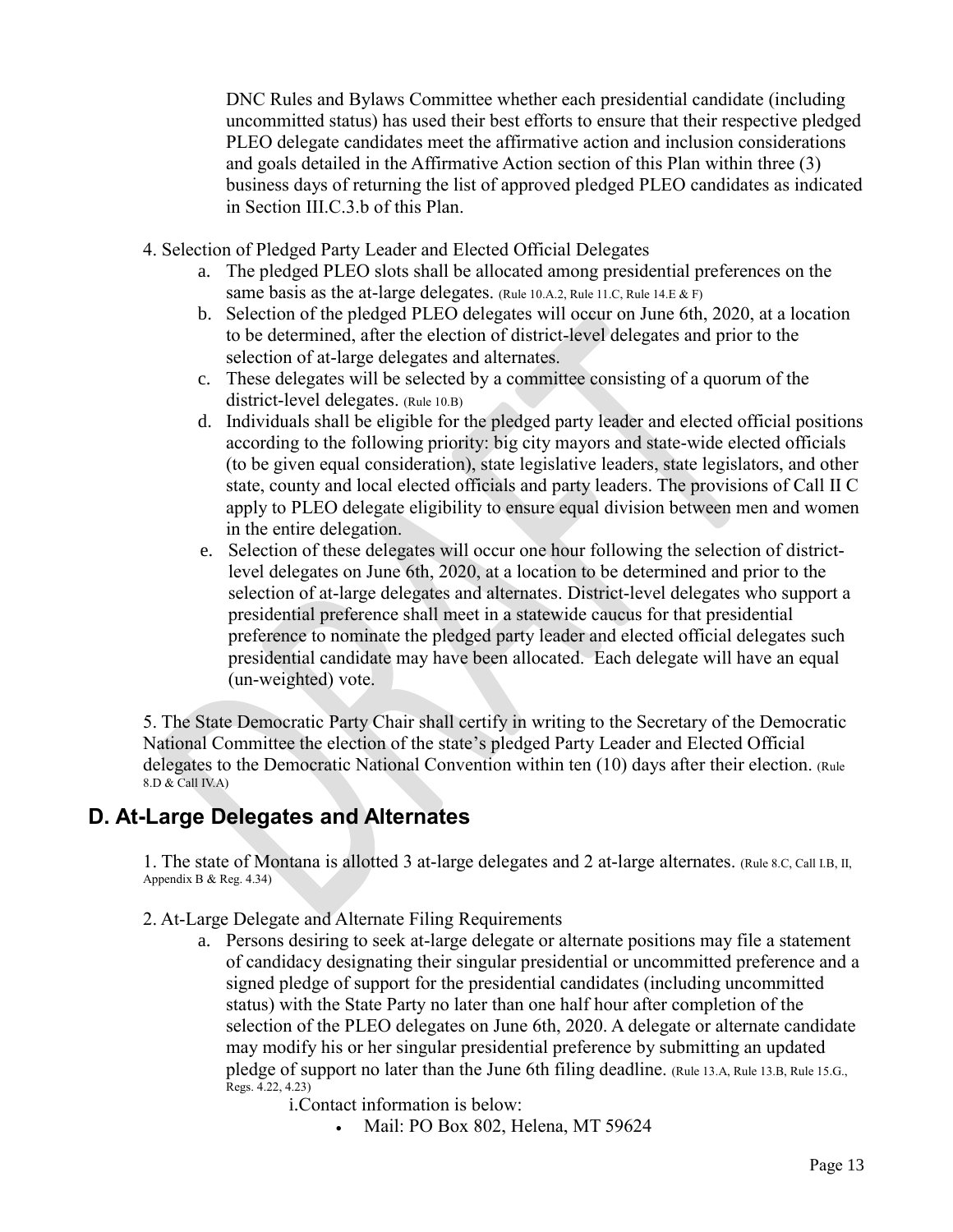- Hand Deliver: 303 N. Ewing, Helena, MT 59601
- Email: [chair@montanademocrats.org](mailto:chair@montanademocrats.org)
- b. The statement of candidacy for at-large delegates and for at-large alternates will be the same. After the at-large delegates are elected by the State Convention, those persons not chosen will then be considered candidates for at-large alternate positions unless they specify otherwise when filing. (Rule 19.A)
- 3. Presidential Candidate Right of Review
	- a. The State Democratic Party Chair shall convey to the presidential candidate, or that candidate's authorized representative(s), not later than one half hour after completion of the selection of the PLEO delegates on June 6th, 2020*,* a list of all persons who have filed for delegate or alternate pledged to that presidential candidate. (Rule 12.D, Regs. 4.23 & 4.28) i.Contact information is as below
		- Mail: PO Box 802, Helena, MT 59624
		- Hand Deliver: 303 N. Ewing, Helena, MT 59601
		- Email: [chair@montanademocrats.org](mailto:chair@montanademocrats.org)
	- b. Each presidential candidate, or that candidate's authorized representative(s), must then file with the State Democratic Chair, not later than one hour after the completion of the selection of the PLEO delegates, a list of all such candidates he or she has approved, provided that, at a minimum one name remains for every national convention delegate or alternate position to which the presidential candidate is entitled. (Rule 13.D.4, Rule 13.E.2 & Reg. 4.25)
	- c. Failure to respond will be deemed approval of all delegate candidates submitted to the presidential candidate unless the presidential candidate or the authorized representative(s) signifies otherwise in writing to the State Democratic Chair not later than one hour after the completion of the selection of the PLEO delegates on June 6th, 2020. Contact information is the same as above.
	- d. The State Democratic Chair shall certify in writing to the Co-Chairs of the DNC Rules and Bylaws Committee whether each presidential candidate (including uncommitted status) has used their best efforts to ensure that their respective at-large delegate candidates and at-large alternate candidates meet the affirmative action and inclusion considerations and goals detailed in the Affirmative Action section of this Plan within three (3) business days of returning the list of approved at-large delegate candidates and at-large alternate candidates as indicated in Section III.D.3.b of this Plan.
- 4. Fair Reflection of Presidential Preference
	- a. At-large delegate and alternate positions shall be allocated among presidential preferences according to the statewide primary vote. (Rule 11.C)
	- b. Preferences which have not attained a 15% threshold on a statewide basis shall not be entitled to any at-large delegates. (Rule 14.E)
	- c. If no presidential preference reaches a 15% threshold, the threshold shall be the percentage of the statewide vote received by the front-runner, minus 10%. (Rule 14.F)
	- d. If a presidential candidate is no longer a candidate at the time of selection of the atlarge delegates, then those at-large slots that would have been allocated to the candidate will be proportionally divided among the remaining preferences entitled to an allocation. (Rule 11.C)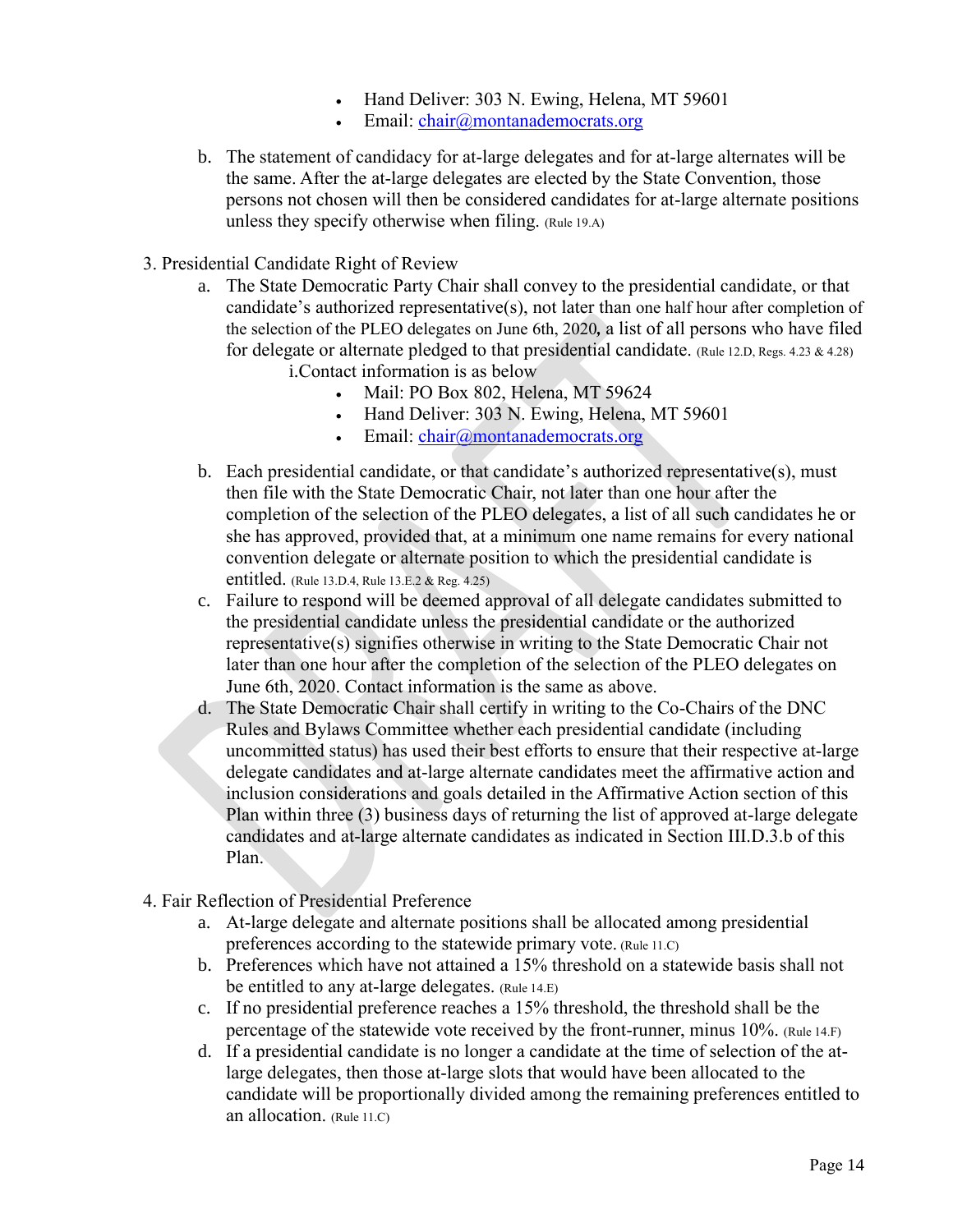- e. If a given presidential preference is entitled to one or more delegate positions but would not otherwise be entitled to an alternate position, that preference shall be allotted one at-large alternate position. (Rule 19.B, Call I.I, & Regs. 4.34, 4.36)
- 5. Selection of At-Large Delegates and Alternates
	- a. The selection of the at-large delegates and alternates will occur one hour after the completion of the selection of all pledged Party Leader and Elected Official delegates on June 6th, 2020, at a location to be determined. (Call III)
		- i.Delegates to the state convention who support a presidential preference shall meet in a statewide caucus to nominate the at-large delegates such candidate may have been allocated. Each delegate shall cast an equal (unweighted) vote.
		- ii.Nominations made in the candidate caucuses shall be submitted to the entire state.
	- b. Priority of Consideration

In the selection of the at-large delegation, priority of consideration shall be given to African Americans, Hispanics, Native Americans, Asian/Pacific Americans and women. (Rule 6.A.3)

- i.To continue the Democratic Party's ongoing efforts to include groups historically under-represented in the Democratic Party's affairs and to assist in the achievement of full participation by these groups, priority of consideration shall be given to other groups by virtue of race/ethnicity, age, sexual orientation, gender identity or disability. (Rule 5.C, Rule 6.A.3 & Reg. 4.8)
- ii.The election of at-large delegates and alternates shall be used, if necessary, to achieve the equal division of positions between men and women, and may be used to achieve the representation goals established in the Affirmative Action section of this plan. (Rule 6.A & Rule 6.C)
- iii.Delegates and alternates are to be considered separate groups for this purpose. (Rule 6.C.1, Rule 11.A, Reg. 4.9 & Reg. 4.20)

6. The State Democratic Party Chair shall certify in writing to the Secretary of the Democratic National Committee the election of the state's at-large delegates and alternates to the Democratic National Convention within ten (10) days after their election. (Rule 8.C & Call IV.A)

#### <span id="page-14-0"></span>**E. Replacement of Delegates and Alternates**

- 1. A pledged delegate or alternate may be replaced according to the following guidelines:
	- a. Permanent Replacement of a Delegate: (Rule 18.D.3)
		- i.A permanent replacement occurs when a delegate resigns or dies prior to or during the national convention and the alternate replaces the delegate for the remainder of the National Convention.
		- ii.Any alternate permanently replacing a delegate shall be of the same presidential preference (including uncommitted status) and sex of the delegate he/she replaces, and to the extent possible shall be from the same political subdivision within the state as the delegate.
		- iii.In the case where the presidential candidate has only one alternate, that alternate shall become the certified delegate.
		- iv.If a presidential candidate has only one alternate, and that alternate permanently replaces a delegate of the opposite sex, thereby causing the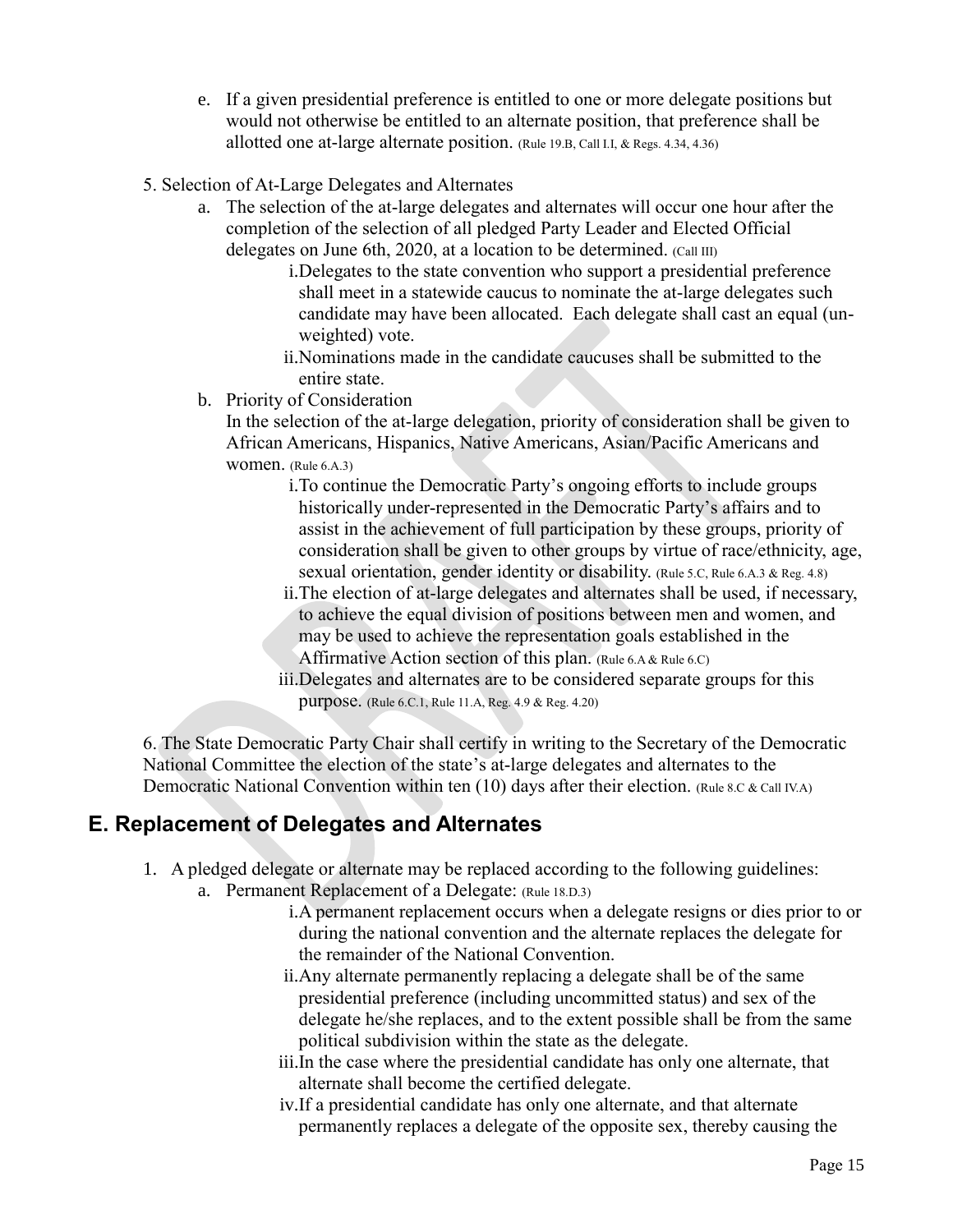delegation to no longer be equally divided, the delegation shall not be considered in violation of Rule 6.C. In such a case, notwithstanding Rule 18.D.2, the State Party Committee shall, at the time of a subsequent permanent replacement, replace a delegate with a person of the opposite sex, in order to return the delegation to equal division of men and women. (Reg. 4.33)

- v.If a delegate or alternate candidate who has been elected but not certified to the DNC Secretary resigns, dies or is no longer eligible to serve, he or she shall be replaced, after consultation with the State Party, by the authorized representative of the presidential candidate to whom he or she is pledged. (Rule 18.D.2)
- b. Temporary Replacement of a Delegate: (Rule 18.D.3)
	- i.A temporary replacement occurs when a delegate is to be absent for a limited period of time during the convention and an alternate temporarily acts in the delegate's place.
	- ii.Any alternate who temporarily replaces a delegate must be of the same presidential preference (including uncommitted status) as the delegate he/she replaces, and to the extent possible shall be of the same sex and from the same political subdivision within the state as the delegate.
- c. The following system will be used to select permanent and temporary replacements of delegates: (Rule 18.D.1)
	- i.When a majority of the delegation declares that a permanent vacancy exists, the delegation chooses the alternate.
	- ii.Any delegate may choose his/her temporary replacement from the alternates in the delegation.
- d. Certification of Replacements
	- i.Any alternate who permanently replaces a delegate shall be certified in writing to the Secretary of the DNC by the State Democratic Chair. (Rule) 18.D.3)
	- ii.Permanent replacement of a delegate (as specified above) by an alternate and replacement of a vacant alternate position shall be certified in writing by the Montana Democratic Chair to the Secretary of the Democratic National Committee within three (3) days after the replacement is selected.  $(Call IV.D.1)$
	- iii.Certification of permanent replacements will be accepted by the Secretary up to 72 hours before the first official session of the Convention is scheduled to convene. (Call IV.D.1. & Reg. 4.31)
	- iv.In the case where a pledged delegate is permanently replaced after 72 hours before the time the first session is scheduled to convene or, in the case where a pledged delegate is not on the floor of the Convention Hall at the time a roll call vote is taken, an alternate may be designated (as specified above) to cast the delegate's vote. In such case, the Delegation Chair shall indicate the name of the alternate casting the respective delegate's vote on the delegation tally sheet. (Call VIII.F.3.d., Call VIII.F.3.b & Reg. 5.6)
- e. A vacant alternate position shall be filled by the delegation. The replacement shall be of the same presidential preference (or uncommitted status), of the same sex and, to the extent possible, from the same political subdivision as the alternate being replaced. (Rule 18.E)
- 2. Automatic delegates shall not be entitled to a replacement, nor shall the state be entitled to a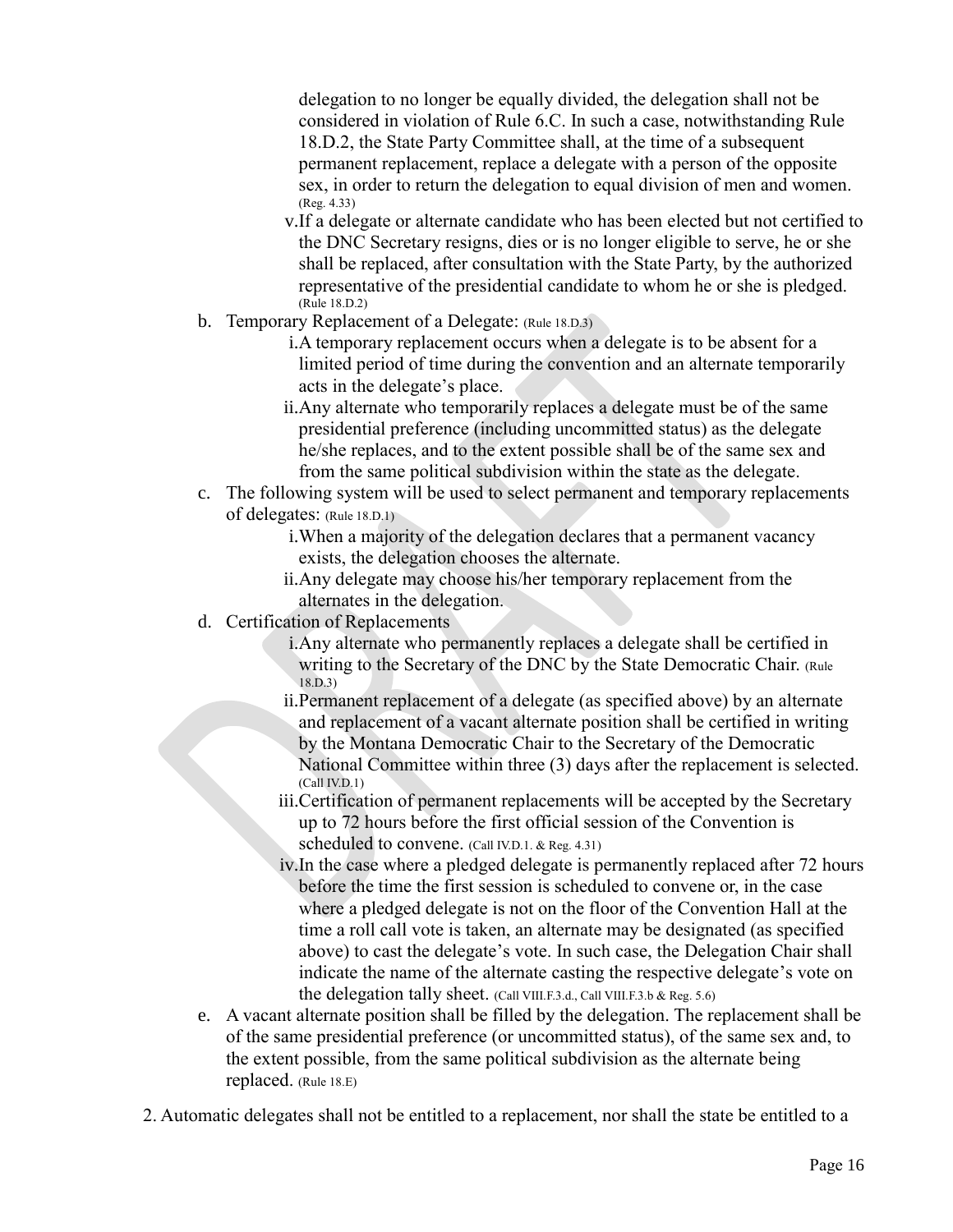replacement, except under the following circumstances: (Rule 18.E & Reg. 4.33)

- a. Members of Congress and the Democratic Governor shall not be entitled to name a replacement. In the event of changes or vacancies in the state's Congressional Delegation, following the official confirmation and prior to the commencement of the National Convention, the DNC Secretary shall recognize only such changes as have been officially recognized by the Democratic Caucus of the U.S. House of Representatives or the Democratic Conference of the U.S. Senate. In the event of a change or vacancy in the state's office of Governor, the DNC shall recognize only such changes as have been officially recognized by the Democratic Governors' Association. (Call IV.D.2.a)
- b. Members of the Democratic National Committee shall not be entitled to a replacement, nor shall the state be entitled to a replacement, except in the case of death of such delegates. In the case where the state's DNC membership changes following the DNC Secretary's official confirmation, but prior to the commencement of the 2020 Democratic National Convention, acknowledgment by the Secretary of the new DNC member certification shall constitute verification of the corresponding change of Automatic delegates. (Call IV.D.2.b)
- c. Automatic distinguished Party Leader delegates allocated to the state pursuant to Rule 9.A.5, shall not be entitled to name a replacement, nor shall the state be entitled to name a replacement. (Call, IV.D.2.c)
- d. In no case may an alternate cast a vote for an Automatic delegate. (Call VIII.F.3.d)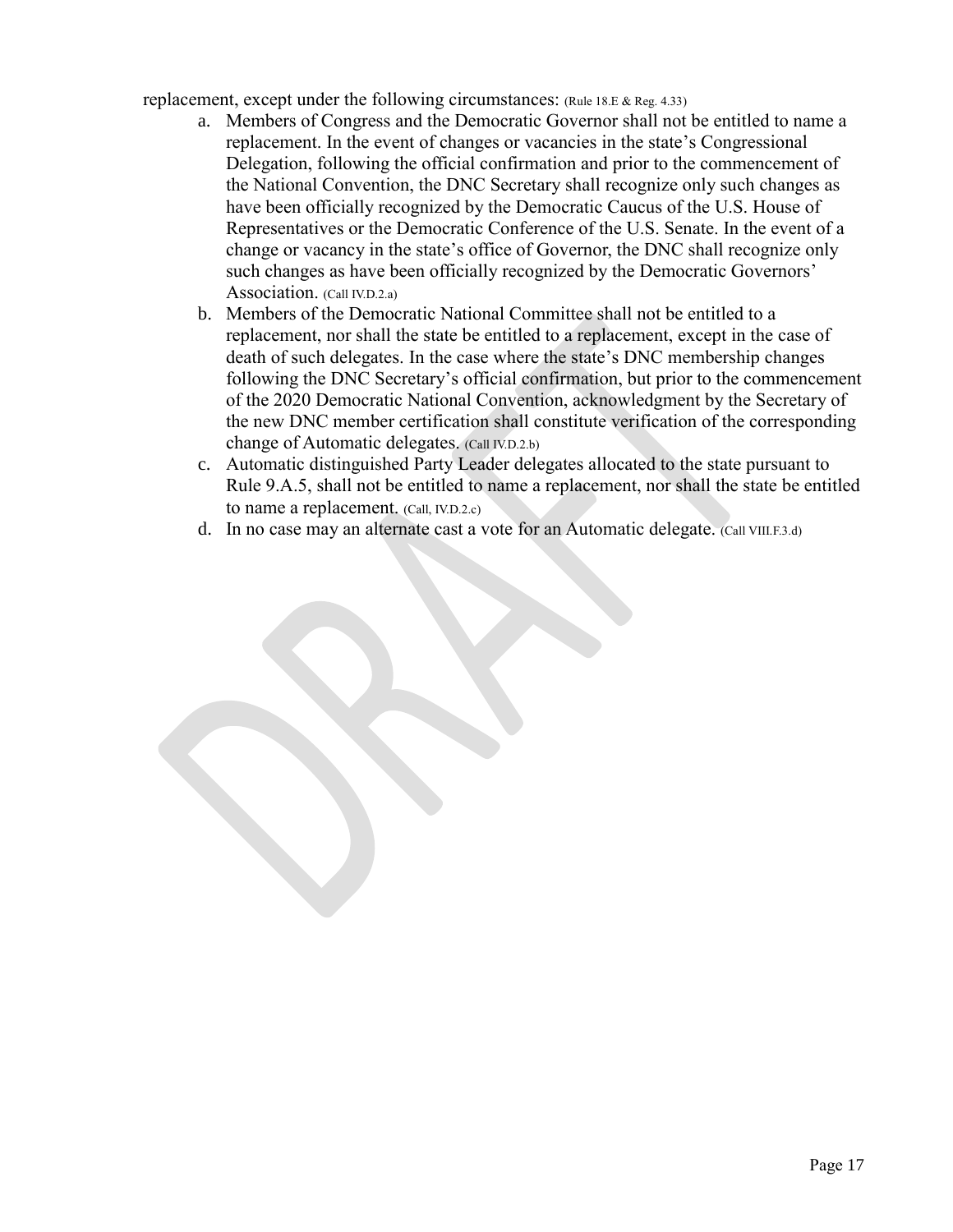## **Section IV Convention Standing Committee Members**

#### <span id="page-17-1"></span><span id="page-17-0"></span>**A. Introduction**

1. Montana has been allocated 1 member on each of the three standing committees for the 2020 Democratic National Convention (Credentials, Platform and Rules), for a total of 3 members. (Call VII.A & Appendix D)

2. Members of the Convention Standing Committees need not be delegates or alternates to the 2020 Democratic National Convention. (Call VII.A.3)

3. These members will be selected in accordance with the procedures indicated below. (Rule 1.G)

#### <span id="page-17-2"></span>**B. Standing Committee Members**

- 1. Selection Meeting
	- a. The members of the standing committees shall be elected by a quorum of Montana's National Convention delegates, at a meeting to be held on June 6th, 2020. (Call VII.B.1)
	- b. All members of the delegation shall receive adequate notice of the time, date and place of the meeting to select the standing committee members. (Call VII.B.1)
- 2. Allocation of Members
	- a. The members of the standing committees allocated to Montana shall proportionately represent the presidential preference of all candidates (including uncommitted status) receiving the threshold percentage used in the state's delegation to calculate the atlarge apportionment pursuant to Rule 14.E of the Delegate Selection Rules. (Call VII.C.1) & Reg. 5.9)
	- b. The presidential preference of each candidate receiving the applicable percentage or more within the delegation shall be multiplied by the total number of standing committee positions allocated to Montana. If the result of such multiplication does not equal 0.455 or above, the presidential preference in question is not entitled to representation on the standing committee. If the result of such multiplication is 0.455 but less than 1.455, the presidential preference is entitled to one (1) position. Those preferences securing more than 1.455 but less than 2.455 are entitled to two (2) positions, etc. (Call VII.C.2)
	- c. Where the application of this formula results in the total allocation exceeding the total number of committee positions, the presidential candidate whose original figure of representation is farthest from its eventual rounded-off total shall be denied that one (1) additional position. Where the application of this formula results in the total allocation falling short of the total number of committee positions, the presidential candidate whose original figure of representation is closest to the next rounding level shall be allotted an additional committee position. (Call VII.C.3)
	- d. Standing committee positions allocated to a presidential candidate shall be proportionately allocated, to the extent practicable, to each of the three standing committees. When such allocation results in an unequal distribution of standing committee positions by candidate preference, a drawing shall be conducted to distribute the additional positions. (Call VII.C.4)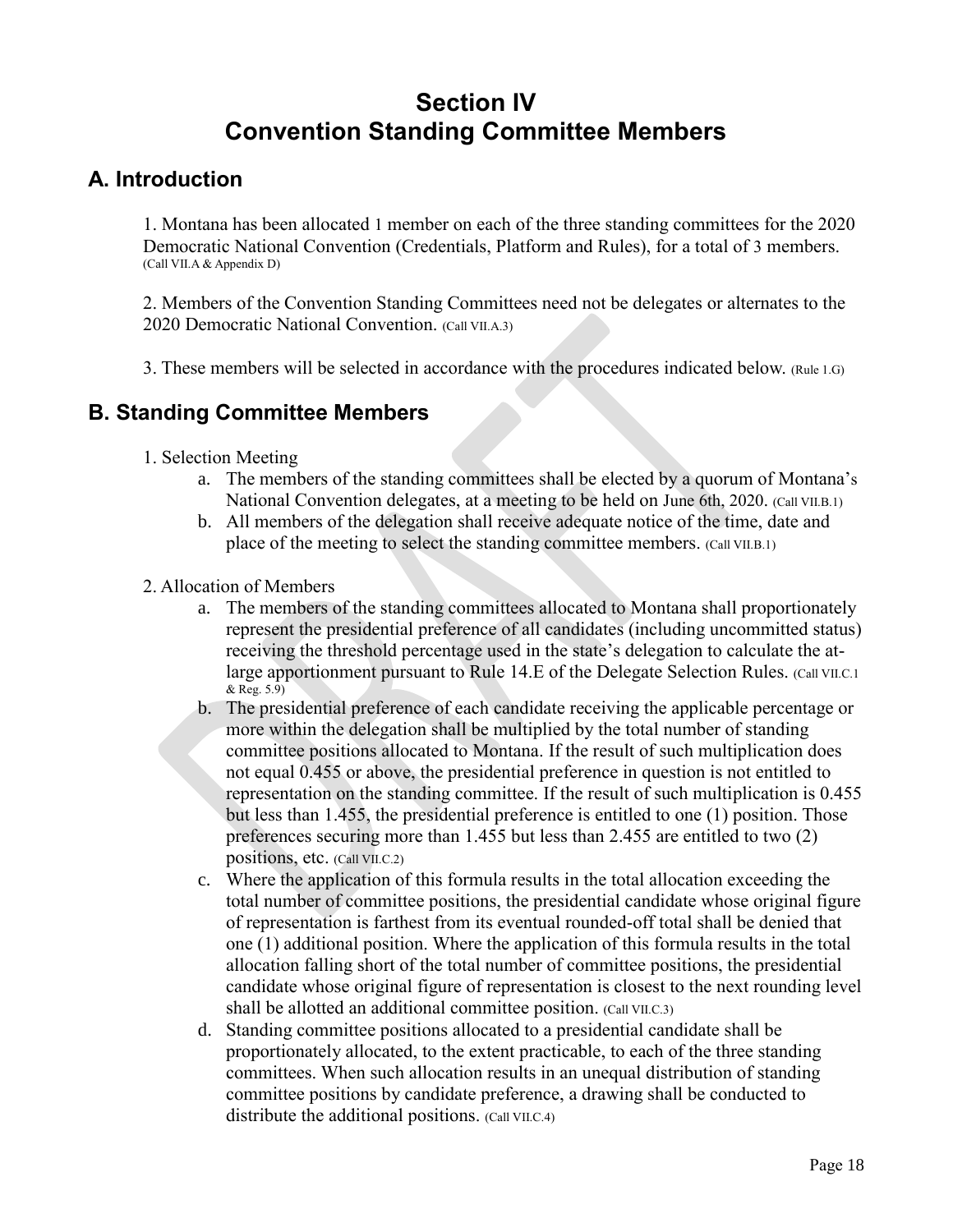- 3. Presidential Candidate Right of Review
	- a. Each presidential candidate, or that candidate's authorized representative(s), shall be given adequate notice of the date, time and location of the meeting of the state's delegation authorized to elect standing committee members. (Call VII.D.1)
	- b. Each presidential candidate, or that candidate's authorized representative(s), must submit to the State Democratic Chair, by 15 minutes before the June 6th, 2020 meeting of the National Convention delegates, a minimum of one (1) name for each slot awarded to that candidate for members of each committee. The delegation shall select the standing committee members from among names submitted by the presidential candidates (including uncommitted status). Presidential candidates shall not be required to submit the name of more than one person for each slot awarded to such candidate for members of standing committees. (Call VII.D.2)
- 4. Selection Procedure to Achieve Equal Division
	- a. Presidential candidates (including uncommitted status) shall use their best efforts to ensure that their respective delegation of standing committee members shall achieve Montana's affirmative action goals and that their respective members are equally divided between men and women. (Rule 6.I & Reg. 4.10)
	- b. The gender of the three standing Committee members shall be assigned by drawing lots, except that no more than two (2) may be of the same gender.
- 5. Certification and Substitution
	- a. The State Democratic Chair shall certify the standing committee members in writing to the Secretary of the Democratic National Committee within three (3) days after their selection. (Call VII.B.3)
	- b. No substitutions will be permitted in the case of standing committee members, except in the case of resignation or death. Substitutions must be made in accordance with the rules and the election procedures specified in this section, and must be certified in writing to the Secretary of the Democratic National Committee within three (3) days after the substitute member is selected but not later than 48 hours before the respective standing committee meets. (Call VII.B.4)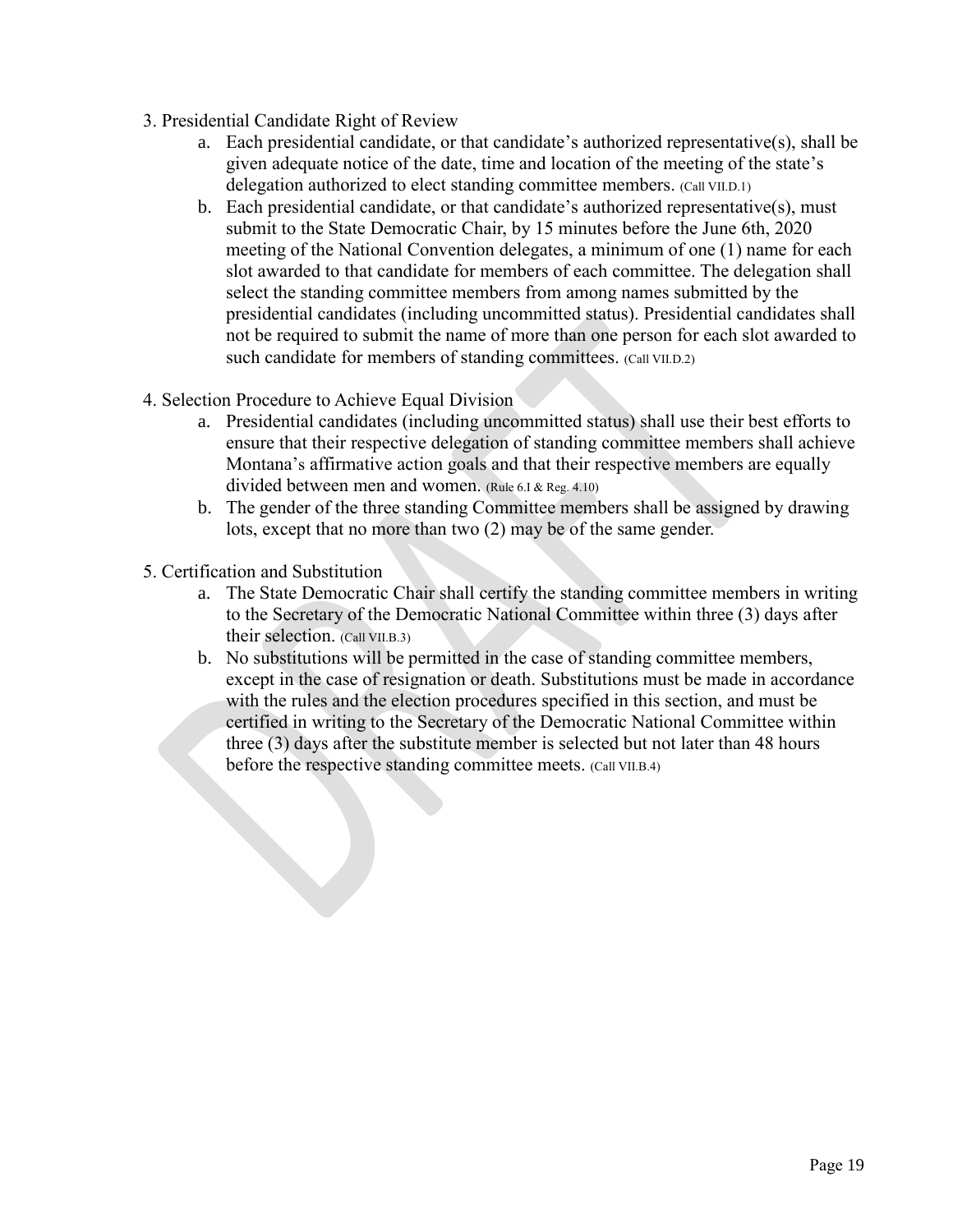## **Section V Delegation Chair and DNC Pages**

#### <span id="page-19-1"></span><span id="page-19-0"></span>**A. Introduction**

Montana will select one (1) person to serve as Delegation Chair and 2 to serve as Convention Pages. (Call IV.E, Call IV.F.1 & Appendix C)

#### <span id="page-19-2"></span>**B. Delegation Chair**

- 1. Selection Meeting
	- a. The Delegation Chair shall be selected by a quorum of the state's National Convention Delegates, at a meeting to be held on June 6th, 2020. (Call IV.E)
	- b. All members of the delegation shall receive timely notice of the time, date and place of the meeting to select the Delegation Chair. (Rule 3.C)
- 1. The State Democratic Chair shall certify the Delegation Chair in writing to the Secretary of the Democratic National Committee within three (3) days after his or her selection. (Call IV.E)

#### <span id="page-19-3"></span>**C. Convention Pages**

- 1. Two (2) individuals will be selected to serve as Montana's Convention Pages by the State Democratic Chair in consultation with the members of the Democratic National Committee from the state. This selection will take place June 6th, 2020 after the delegation chair is elected. (Call IV.F.3, Appendix C & Reg. 5.7)
- 2. The Convention Pages shall be as evenly divided between men and women as possible under the state allocation and shall reflect as much as possible, the affirmative action guidelines in the Affirmative Action Plan. (Reg. 5.7.A)
- 3. The State Democratic Chair shall certify the individuals to serve as Montana s Convention Pages in writing to the Secretary of the Democratic National Committee within three (3) days after the selection. (Call IV.F.3 & Reg. 5.7.B)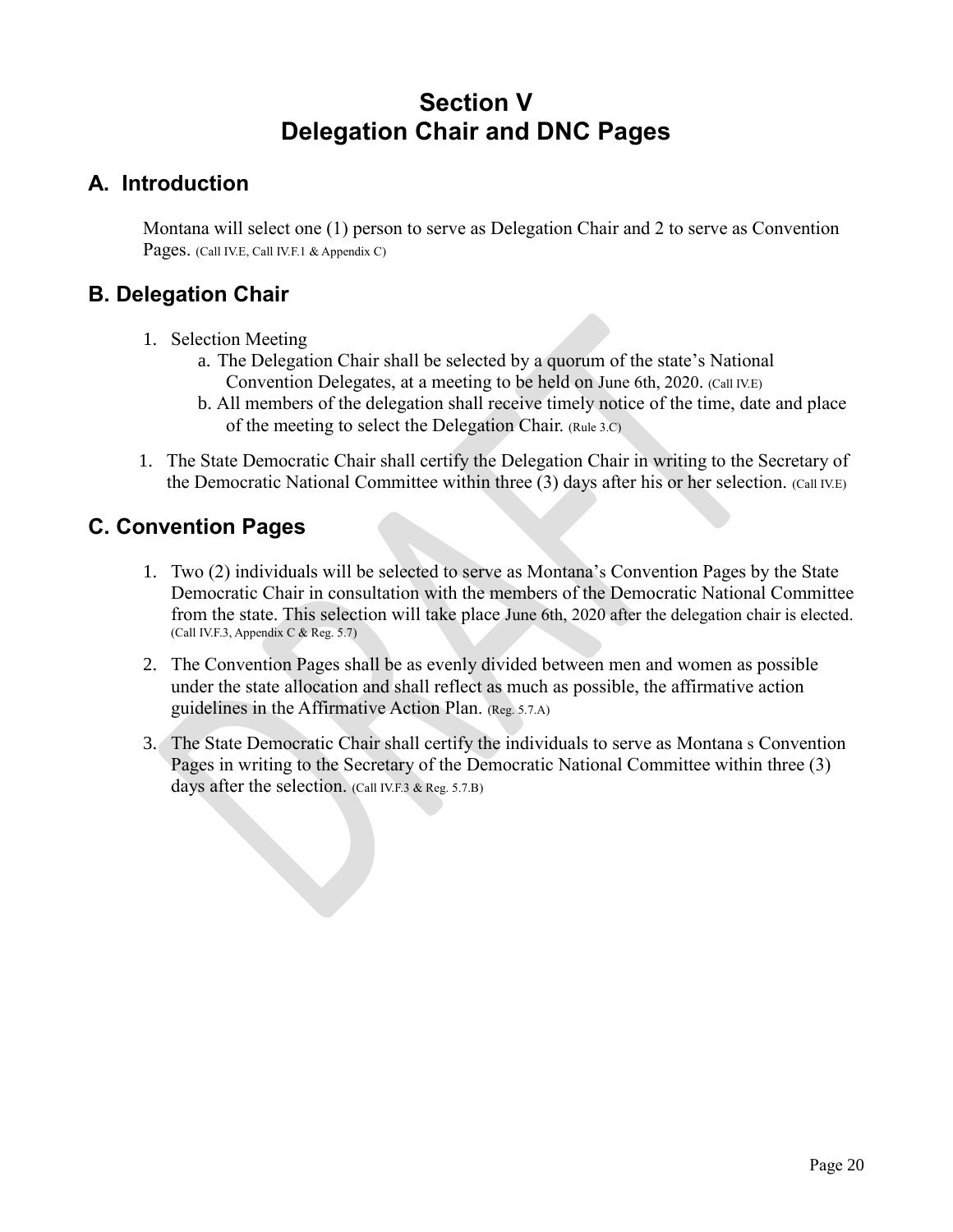## **Section VI Presidential Electors**

#### **A. Introduction**

Montana will select three (3) persons to serve as Presidential Electors for the 2020 Presidential election.

#### **B. Selection of Presidential Electors**

The Presidential Electors shall be selected by the Montana Democratic Party Executive Board during its scheduled meeting at the Delegate Selection Convention on June 6th, 2020. Any member of the State Central Committee may nominate a candidate for the Presidential Elector position by filing their name, residence, and reason for nomination with the State Chair or Vice Chair by June 5th, 2020.

#### **C. Affirmation**

- 1. Each candidate for Presidential Elector shall certify in writing that they will vote for the election of the Democratic Presidential and Vice Presidential nominees. (Call VIII)
- 2. In the selection of the Presidential Electors, the Montana Democratic Party will take the following steps to ensure the persons selected are bona fide Democrats, who are faithful to the interests, welfare, and success of the Democratic Party of the United State, who subscribe to the substance, intent and principles of the Charter and Bylaws of the Democratic Party. (Call VIII)
	- i. A candidate for Presidential Elector must sign a pledge of support for the D
	- ii. The E-board will vote on the merits of each nomination.
	- iii. Review the nomination.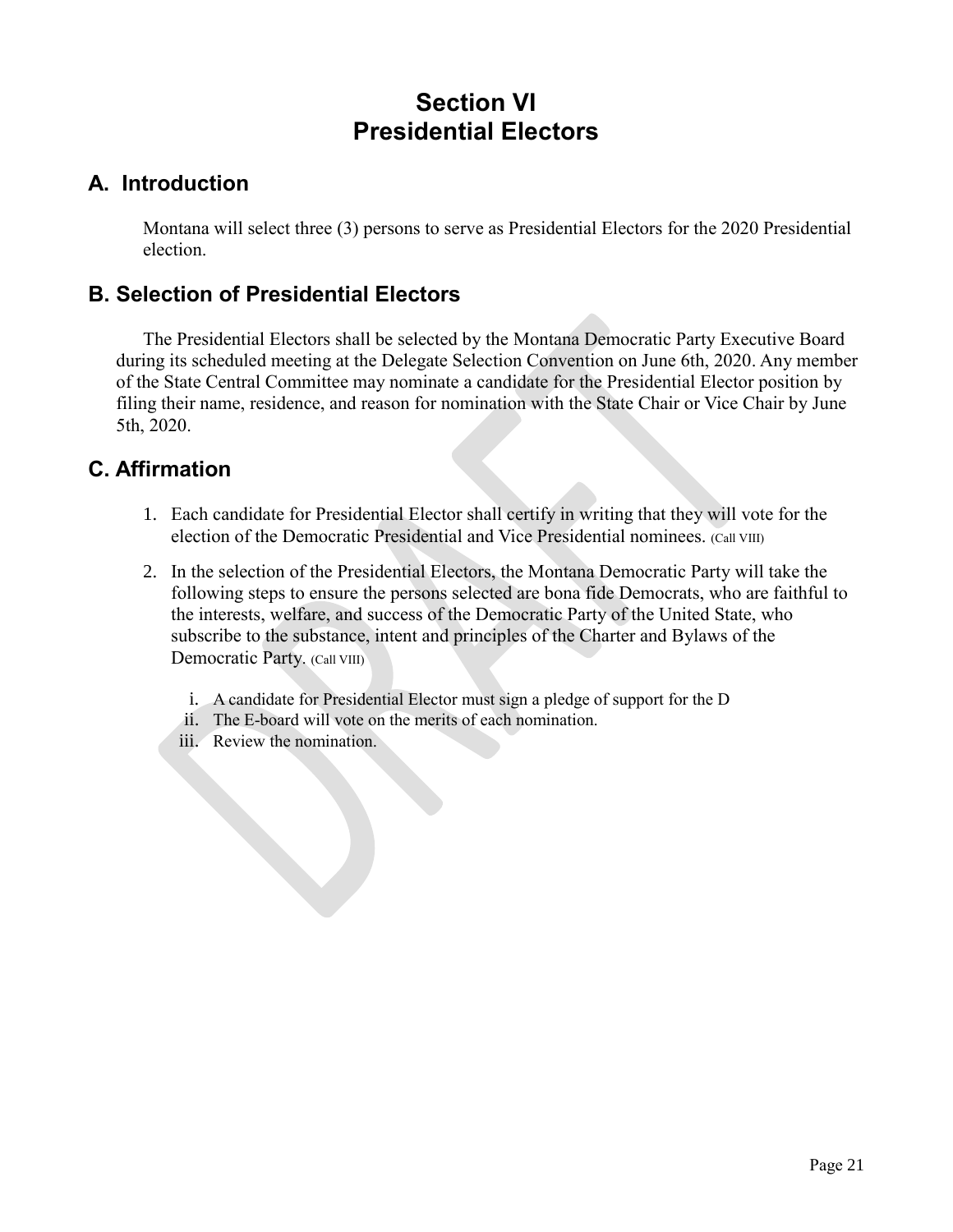## <span id="page-21-0"></span>**Section VII General Provisions and Procedural Guarantees**

- 1. The Montana Democratic Party reaffirms its commitment to an open party by incorporating the "six basic elements" as listed below. These provisions demonstrate the intention of the Democratic Party to ensure a full opportunity for all minority group members to participate in the delegate selection process.  $(Rules 4.A & 4.C)$ 
	- a. All public meetings at all levels of the Democratic Party in Montana should be open to all members of the Democratic Party regardless of race, sex, age, color, creed, national origin, religion, ethnic identity, sexual orientation, gender identity, economic status or physical disability (hereinafter collectively referred to as "status"). (Rule 4.B.1)
	- b. No test for membership in, nor any oaths of loyalty to, the Democratic Party in Montana should be required or used which has the effect of requiring prospective or current members of the Democratic Party to acquiesce in, condone or support discrimination based on "status." (Rule 4.B.2)
	- c. The time and place for all public meetings of the Democratic Party in Montana on all levels should be publicized fully and in such manner as to assure timely notice to all interested persons. Such meetings must be held in places accessible to all Party members and large enough to accommodate all interested persons. (Rule 4.B.3)
	- d. The Democratic Party in Montana, on all levels, should support the broadest possible registration without discrimination based on "status." (Rule 4.B.4)
	- e. The Democratic Party in Montana should publicize fully, and in such a manner as to assure notice to all interested parties, a full description of the legal and practical procedures for selection of Democratic Party officers and representatives on all levels. Publication of these procedures should be done in such fashion that all prospective and current members of the Montana Democratic Party will be fully and adequately informed of the pertinent procedures in time to participate in each selection procedure at all levels of the Democratic Party of Montana. (Rule 4.B.5)
	- f. The Democratic Party in Montana should publicize fully and in such a manner as to assure notice to all interested parties, a complete description of the legal and practical qualifications of all positions as officers and representatives of the State Democratic Party. Such publication should be done in timely fashion so that all prospective candidates or applicants for any elected or appointed position within each State Democratic Party will have full and adequate opportunity to compete for office. (Rule 4.B.6)
- 2. Discrimination on the basis of 'status' in the conduct of Democratic Party affairs is prohibited. (Rule 5.B)
- 3. Montana's delegation shall be equally divided between delegate men and delegate women, and alternate men and alternate women. Such goal applies to the entire delegation, which includes all pledged delegates and alternates and all Automatic delegates. Delegates and alternates shall be considered separate groups for purposes of achieving equal division. (Rule 6.C)
- 4. All delegate and alternate candidates must be identified as to presidential preference or uncommitted status at all levels which determine presidential preference. (Rule 12.A)
- 5. No delegate at any level of the delegate selection process shall be mandated by law or Party rules to vote contrary to that person's presidential choice as expressed at the time the delegate is elected. (Rule 12.I)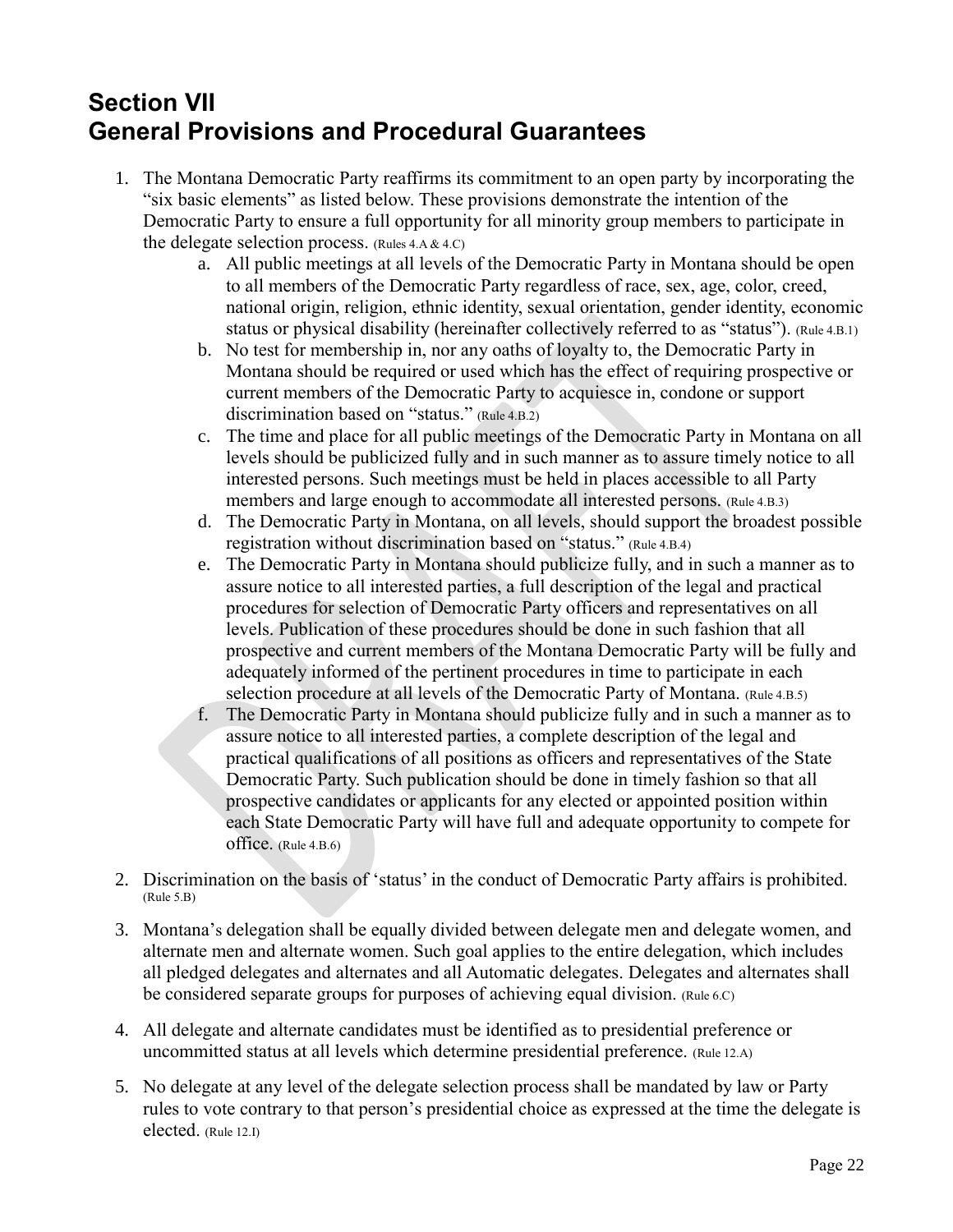- 6. Delegates elected to the national convention pledged to a presidential candidate shall in all good conscience reflect the sentiments of those who elected them. (Rule 12.J)
- 7. All delegates, alternates and standing committee members must be bona fide Democrats who have the interests, welfare and success of the Democratic Party of the United States at heart, who subscribe to the substance, intent and principles of the Charter and Bylaws of the Democratic Party of the United States, and who will participate in the Convention in good faith. (Rule 12.H & Reg. 4.25)
- 8. No less than forty percent (40%) of the members of any Party body above the first level of the delegate selection process shall constitute a quorum for any business pertaining to the selection of National Convention delegates, alternates, standing committee members, and other official Convention participants. (Rule 15)
- 9. No proxy voting will be allowed. (Rule 16)
- 10. The unit rule, or any rule or practice whereby all members of a Party unit or delegation may be required to cast their votes in accordance with the will of a majority of the body, shall not be used at any stage of the delegate selection process. (Rule 17.A)
- 11. Any individual or group of Democrats may sponsor or endorse a slate of candidates for convention delegates. But no slate may, by virtue of such endorsement, receive a preferential place on a delegate selection ballot or be publicly identified on the ballot as the official Democratic Party organization slate, and all slates must meet identical qualifying requirements for appearing on a ballot at all levels of the delegate selection process. (Rule 17.B)
- 12. All steps in the delegate selection process, including the filing of presidential candidates, must take place within the calendar year of the Democratic National Convention, except with respect to the implementation of the Affirmative Action Plan. (Rule 1.F & Rule 11.B)
- 13. In electing and certifying delegates and alternates to the 2020 Democratic National Convention, Montana thereby undertakes to assure all Democratic voters in the state a full, timely and equal opportunity to participate in the delegate selection process and in all Party affairs and to implement affirmative action plans toward that end; that the delegates and alternates to the Convention shall be selected in accordance with the Delegate Selection Rules for the 2020 Democratic National Convention; and that the delegates certified will not publicly support or campaign for any candidates for Presidents or Vice President other than the nominees of the Democratic National Convention. Furthermore, voters in the state will have the opportunity to cast their election ballots for the Presidential and Vice Presidential nominees selected by said Convention, and for electors pledged formally and in good conscience to the election of these Presidential and Vice Presidential nominees, under the label and designation of the Democratic Party of the United States. (Call II.B)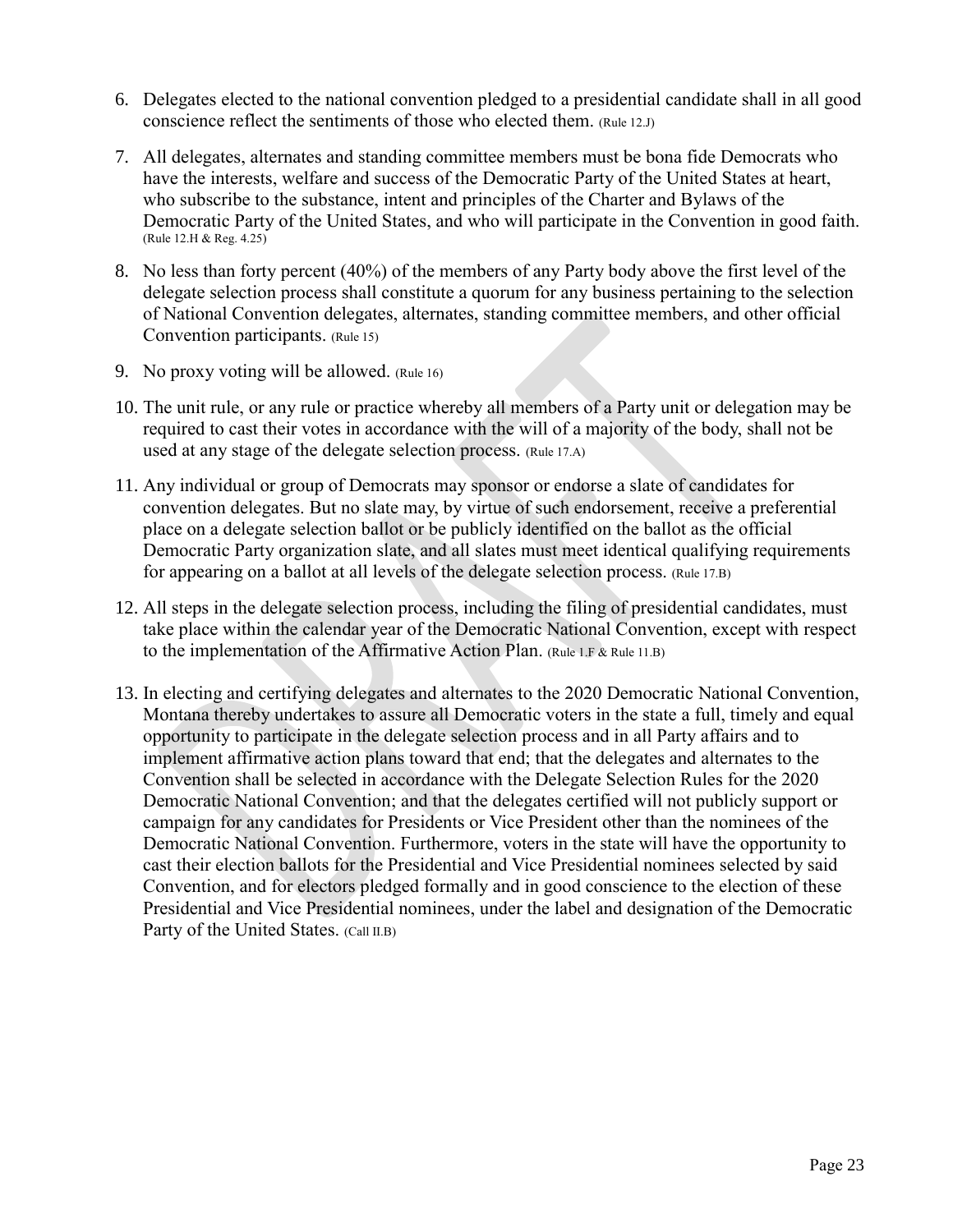## **Section VIII Affirmative Action, Outreach and Inclusion Plan**

#### <span id="page-23-1"></span><span id="page-23-0"></span>**A. Statement of Purpose and Organization**

- 1. Purpose and Objectives
	- a. To assure that the Democratic Party at all levels is an open Party which includes rather than excludes people from participation, a program of effective affirmative action is hereby adopted by Montana. (Rule 5.A)
	- b. Discrimination on the basis of "status" in the conduct of Democratic Party affairs is prohibited. (Rule 5.B)
	- c. All public meetings at all levels of the Democratic Party in Montana should be open to all members of the Democratic Party regardless of race, sex, age, color, creed, national origin, religion, ethnic identity, sexual orientation, gender identity, economic status or physical disability (hereinafter collectively referred to as "status"). (Rule 4.B.1)
	- d. Consistent with the Democratic Party's commitment to including groups historically under-represented in the Democratic Party's affairs, by virtue of race/ethnicity, age, sexual orientation, gender identity or disability, Montana has established goals for these groups. (Rule  $5.C & Reg. 4.7$ )
	- e. To encourage full participation by all Democrats in the delegate selection process and in all Party affairs, the Montana Democratic Party has adopted and will implement programs with specific goals and timetables for Native Americans African Americans, Hispanics, Asian Americans and Pacific Islanders and women. To further encourage full participation in the process, the Montana Democratic Party has established goals and timetables for other underrepresented groups, including LGBT Americans, people with disabilities and youth. (Rule 6.A & Rule 7)
		- i.The goal of the programs shall be to encourage participation in the delegate selection process and in Party organizations at all levels by the aforementioned groups as indicated by their presence in the Democratic electorate. (Rule 6.A.1)
		- ii.For the delegate selection process, "Youth" is defined as any participant 36 years old and younger.
		- iii.For the delegate selection process, individuals identifying as Native Americans should provide their tribal affiliation and indicate if they are enrolled in a tribe.
		- iv.These goals shall not be accomplished either directly or indirectly by the Party's imposition of mandatory quotas at any level of the delegate selection process or in any other Party affairs. (Rule 6.A.2)
- 2. Organizational Structure
	- a. An Affirmative Action Committee will be appointed by the State Democratic Chair on March 1, 2019. (Rule 6.F)
	- b. The State Democratic Party Chair shall certify in writing to the Rules and Bylaws Committee of the Democratic National Committee the compliance of the State's Affirmative Action Committee with Rules 5.C, 6.A and 7, and submit the names, demographic data and contact information no later than 15 days after their appointment. (Reg. 2.2.J)
	- c. The Committee shall consist of members from each delegate district representing the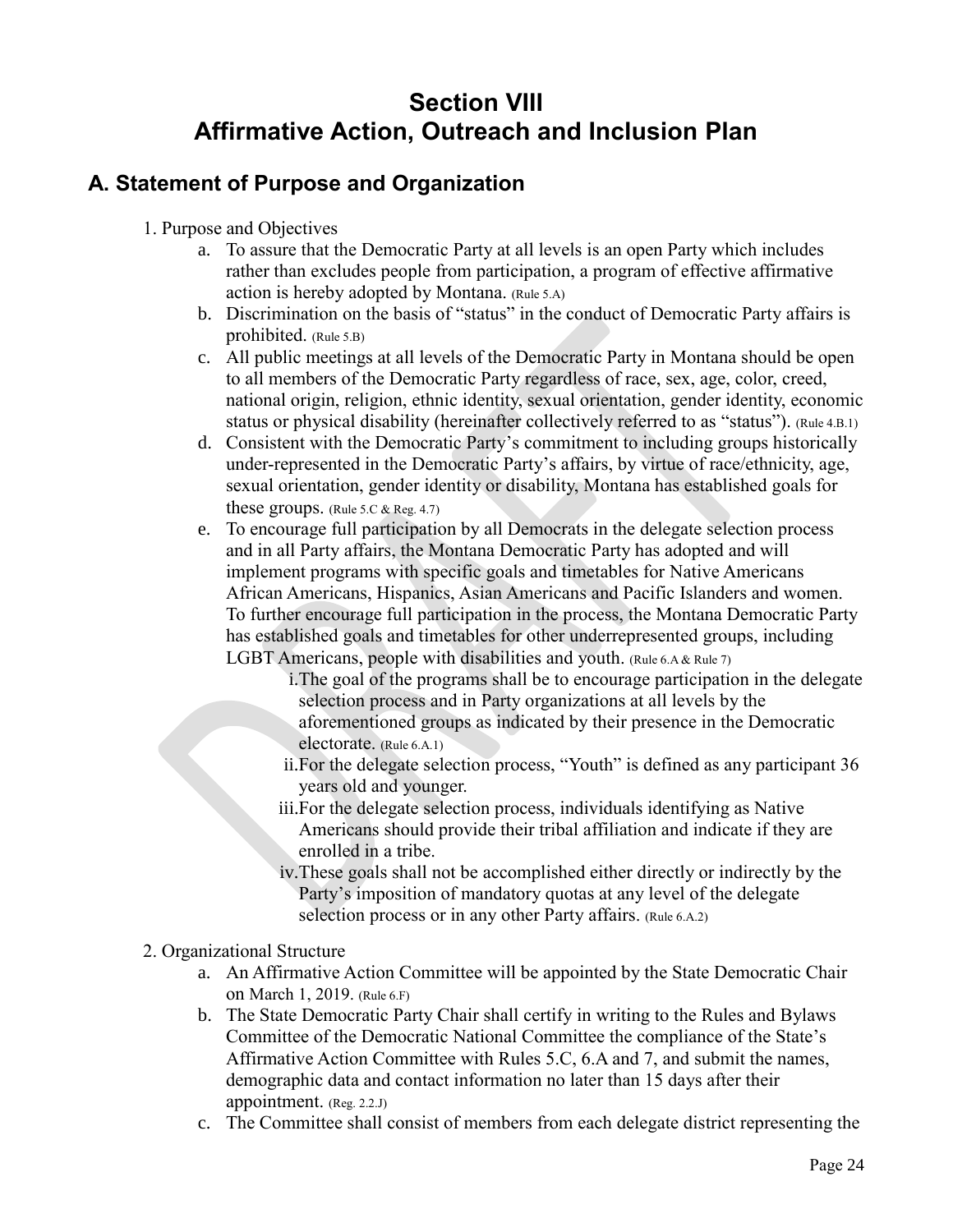Democratic constituency groups set forth in the Introduction to the Affirmative Action Plan. See attached "Exhibit #1" for a list of the members of the Affirmative Action Committee.

- d. The Affirmative Action Committee shall be responsible for:
	- i.Reviewing the proposed Delegate Selection and Affirmative Action Plans and making recommendations to the State Democratic Party Chair.
	- ii.Reviewing the proposed Inclusion Programs and making recommendations to the State Democratic Party Chair.
	- iii.Directing the implementation of all requirements of the Affirmative Action section of this Plan.
	- iv.Implementing a financial assistance program for delegates and alternates.  $(Rule 6.G)$
	- v.Ensuring, on behalf of the State Democratic Party, that district lines used in the delegate selection process are not gerrymandered to discriminate against African Americans, Hispanics, Native Americans, Asian Americans and Pacific Islanders and women. (Rule 6.E)
- e. Financial and staff support for the Affirmative Action Committee shall be provided by the State Democratic Party Committee to the greatest extent feasible, including, but not limited to, making available on a priority basis, the State Party staff and volunteers and covering all reasonable costs incurred in carrying out this Plan.

3. Implementation of the Affirmative Action Plan shall begin by September 13th, 2019, with the distribution of the press kits, and will continue through the end of the delegate selection process. (Rule 1.F)

#### <span id="page-24-0"></span>**B. Efforts to Educate on the Delegate Selection Process**

1. Well-publicized educational workshops will be conducted in each of the delegate districts beginning in September 2019. These workshops will be designed to encourage participation in the delegate selection process, including apprising potential delegate candidates of the availability of financial assistance. These workshops will be held in places that are easily accessible to persons with physical disabilities. The times, dates, places and rules for the conduct of all education workshops, meetings and other events involved in the delegate selection process shall be effectively publicized by the party organization and include mailings to various organizations representative of the Democratic voting populace. (Rule 3.A, Rule 3.C & Rule 3.D)

2. A speakers bureau of volunteers from the Affirmative Action Committee comprised of individuals who are fully familiar with the process, will be organized to appear before groups, as needed, to provide information concerning the process.

3. The State Party's education efforts will include outreach to community leaders within the Democratic Party's constituencies and making sure that information about the delegate selection process is available to Democratic clubs and Party caucuses representing specific constituencies.

4. The State Party will publish and make available at no cost: a clear and concise explanation of how Democratic voters can participate in the delegate selection process; an explanation of how, where and when persons can register to vote; and delegate district maps. As well, the State Party shall also make available copies of the State Party Rules, the Delegate Selection Plan (and its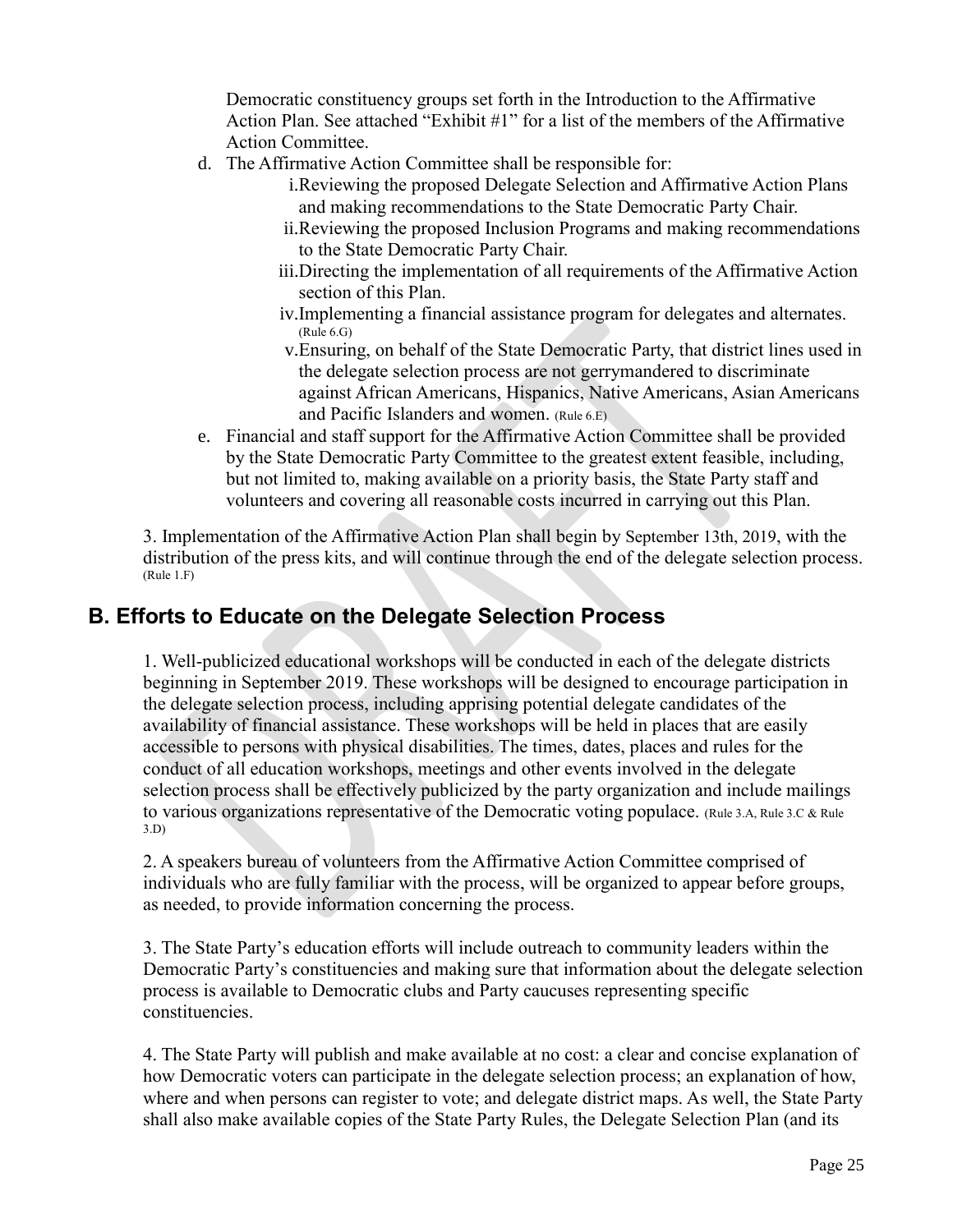attachments), the Affirmative Action Plan, and relevant state statutes at no cost. Copies of documents related to the state's delegate selection process will be prepared and the Affirmative Action Committee will distribute them in the various delegate districts not later than March  $2<sup>nd</sup>$ , 2020. (Rule 1.H)

5. The State Party shall take all feasible steps to encourage persons to register and to vote as Democrats and will seek to ensure simple and easy registration procedures. (Rule 2.C)

#### <span id="page-25-0"></span>**C. Efforts to Publicize the Delegate Selection Process**

1. Special attention shall be directed at publicizing the delegate selection process in the state. Such publicity shall include information on eligibility to vote and how to become a candidate for delegate, the time and location of each stage of the delegate selection process and where to get additional information. The foregoing information will also be published in the State Party communications and on the State Party's website. The Party organization, official, candidate, or member calling a meeting or scheduling an event, shall effectively publicize the role that such meeting or event plays in the selection of delegates and alternates to the Democratic National Convention. (Rule 3.C & Rule 3.D)

2. Newspapers, radio and television will be utilized to inform the general public how, when and where to participate in the delegate selection process. Specifically, this information should provide details as to how to qualify to run as a delegate candidate. Special effort shall be directed to the major daily newspapers, radio and television stations by the State Democratic Chair, Affirmative Action Committee members and staff. Regular releases during the delegate selection process to all other media sources, weekly newspapers, and wire services should complete timely coverage. See attached "Exhibit #2" for a listing of media outlets. (Rule 4.B.3 & Rule 6.D)

- 3. A priority effort shall be directed at publicity among the Democratic Party's constituencies.
	- a. Information about the delegate selection process will be provided to minority newspapers and radio stations, ethnic press, Native American, Asian Americans and Pacific Islanders, Spanish-speaking and other non-English press, radio stations and publications, and women's organizations, student newspapers, LGBT press, disability press, and any other specialty media in the state that is likely to reach the Democratic constituency groups set forth in the Introduction of this Affirmative Action Plan.
	- b. The State Party shall be responsible for the implementation of this publicity effort by reaching out to constituency and specialty media outlets. (See attached "Exhibit #2") For purposes of providing adequate notice of the delegate selection process, the times, dates, places and rules for the conduct of all events included in the delegate selection process shall be effectively publicized, multilingual where necessary, to encourage the participation of minority groups. (Rule 6.D)

4. Not later than September  $15<sup>th</sup>$ , 2019, a press kit shall be made and provided to each daily and weekly newspaper as well as to the electronic media. The press kit will include:

- a. a summary of all pertinent rules related to the state's delegate selection process;
- b. a map of delegate districts and how many delegates will be elected within each district;
- c. a summary explaining the operation and importance of the 2020 Convention; and
- d. materials designed to encourage participation by prospective delegate candidates.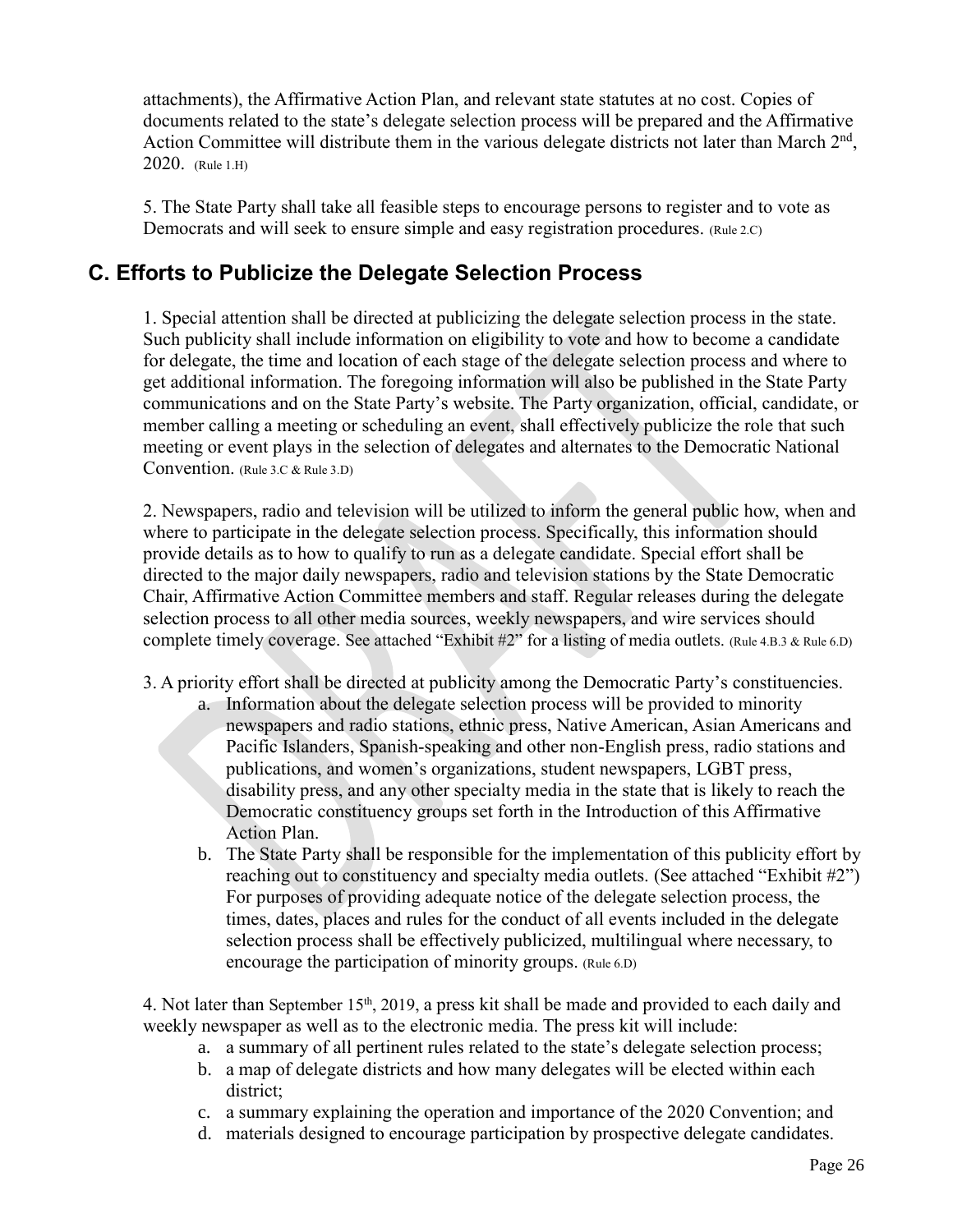## <span id="page-26-0"></span>**D. Representation Goals**

- 1. The State Party has determined the demographic composition of African Americans, Hispanics, Native Americans, and Asian Americans and Pacific Islanders in the state's Democratic electorate. These constituency percentages shall be established as goals for representation in the state's convention delegation. (Rule 6.A)
- 2. The State Party has determined the demographic composition of members of the LGBT community, people with disabilities, and youth in the state's Democratic electorate and furthermore, the State Party has chosen to establish these percentages as goals for representation in the state's convention delegation.

|                          | Percentage<br>of Montana<br><b>Voting Age</b> | Voting<br>Strength<br>within the | Percentage<br>οf<br>Democratic | <b>Times</b><br>Delegate<br>Number | Number<br>οf     |
|--------------------------|-----------------------------------------------|----------------------------------|--------------------------------|------------------------------------|------------------|
| Group                    | Population                                    | Party                            | Electorate                     | (24)                               | <b>Delegates</b> |
| Black/African American   | 0.54%                                         | 93%                              | 1.00%                          | 0.24                               | 0                |
| <b>Native American</b>   | 6.52%                                         | 90%                              | 11.74%                         | 2.82                               | 3                |
| Hispanic                 | 2.27%                                         | 71%                              | 3.22%                          | 0.77                               | 1                |
| Asian/Pacific Islanders  | 0.93%                                         | 73%                              | 1.36%                          | 0.33                               | 0                |
| <b>LGBT</b>              | 5.00%                                         | 76%                              | 7.60%                          | 1.82                               | 2                |
| People with Disabilities | 6.00%                                         | 50%                              | 6.00%                          | 1.44                               | 1                |
| Young Voter (18-36)      | 20.07%                                        | 57%                              | 22.88%                         | 5.49                               | 5                |

\* Percentages for Montana voting age population or turnout & voting strength within the Party are based on 2010 Census Data, Montana Secretary of State 2012 age turnout statistics, exit polling from 2012 conducted by the Edison Media Research for the National Election Pool, and exit polling from 2012 conducted by the New York Times.

\*\* No data on the percentage of the Montana electorate with disabilities or exit polls of voting strength of Native Americans within the Party could be found so percentages from the 2012 Delegate Selection Plan have been used for those two figures.

\*\*\* No evidence was found to suggest People with Disabilities vote overtly partisan either way thus the group has been given a 50% voting strength.

\*\*\*\* Each partial delegate number was rounded to the nearest whole number when applied to our total number of delegates allotted to the National Convention.

- 3. When selecting the at-large portion of the delegation, the demographic composition of the other delegates (district-level, pledged PLEO, and Automatic) shall be compared with the State Party's goals to achieve an at-large selection process that helps to bring about a representative balance.
- <span id="page-26-1"></span>4. Use of the at-large delegation to achieve the affirmative action goals established by this Plan does not obviate the need for the State Party to conduct outreach activities such as recruitment, education and training. (Rule 6.A.3)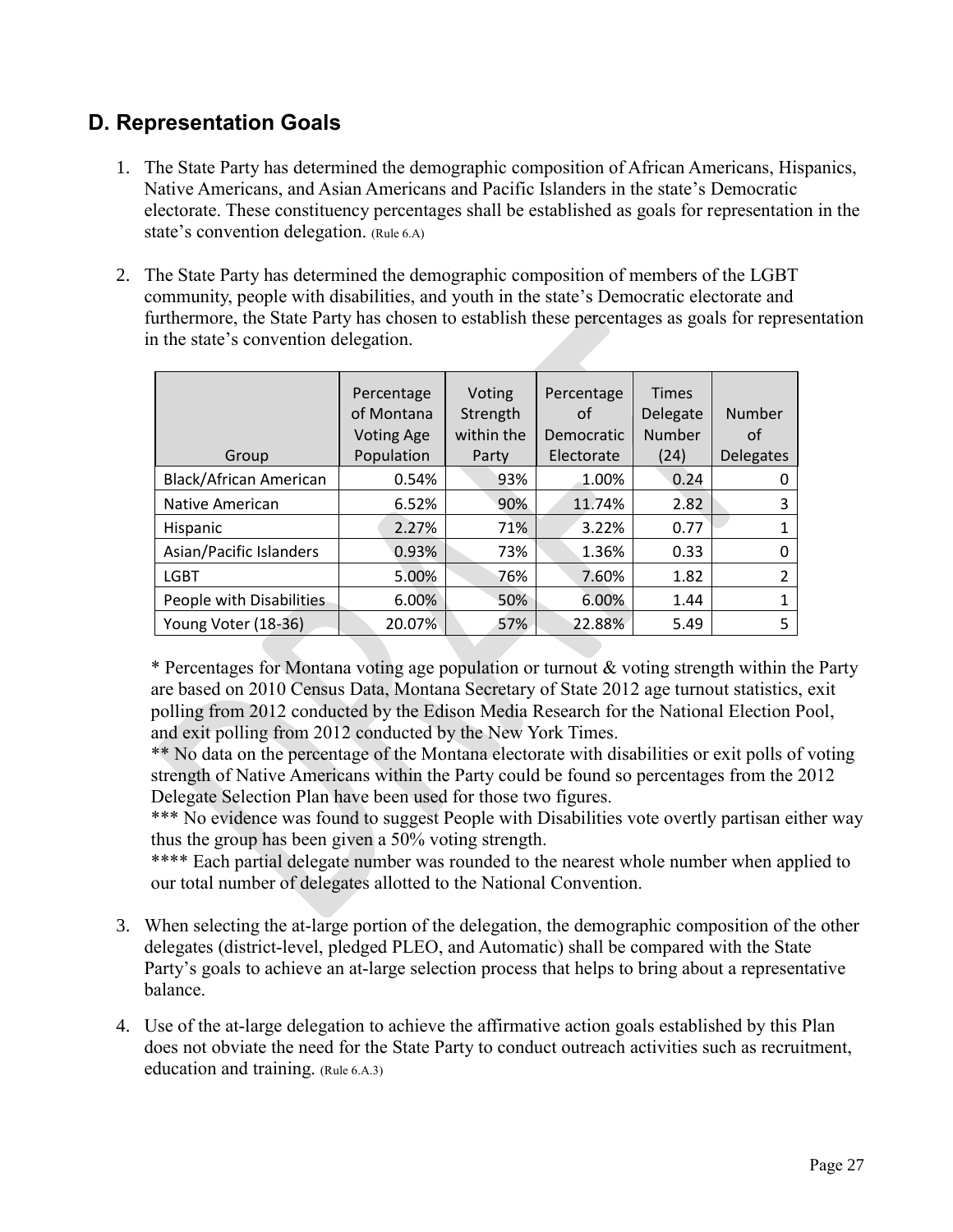#### **E. Obligations of Presidential Candidates to Maximize Participation**

1. Presidential candidates shall assist the Montana Democratic Party in meeting the demographic representation goals reflected in the Affirmative Action Plan. (Rule 6.H)

2. Each presidential candidate must submit a written statement to the State Democratic Chair by May 11th, 2020 which indicates the specific steps he or she will take to encourage full participation in Montana's delegate selection process, including, but not limited to, procedures by which persons may file as candidates for delegate or alternate. (Rule 6.H.1)

3. Each presidential candidate must submit demographic information with respect to all candidates for delegate and alternate pledged to them. Such information shall be submitted in conjunction with the list of names approved for consideration as delegate and alternate candidates pledged to the presidential candidate. (Rule 6.H.2)

4. Presidential candidates (including uncommitted status) shall use their best effort to ensure that their respective delegations within the state's delegate, alternate and standing committee delegations shall achieve the affirmative action goals reflected in the Affirmative Action Plan and that the respective delegations of each presidential candidate shall be equally divided between men and women. Furthermore, presidential candidates shall use their best efforts at the district level to approve delegate and alternate candidates who meet applicable equal division and affirmative action considerations in order to achieve the affirmative action goals and equal division for their respective delegations. (Rule 6.I & Reg. 4.9)

#### <span id="page-27-0"></span>**F. Inclusion Programs**

1. To achieve full participation of other groups that may be under-represented in Party affairs, including members of the LGBT community, people with disabilities and youth, the Montana Democratic Party has adopted and will implement Inclusion Programs.

2. The State Party has taken reasonable steps to determine the composition of members of the LGBT community, people with disabilities, and youth in the state's Democratic electorate. (Reg. 4.7.C.iii)

3. In securing this level of full participation, the State Party will conduct the education and publicity outreach efforts outlined in Sections B and C of this section respectively.

4. The State Party will make accommodations to facilitate greater participation by people with disabilities.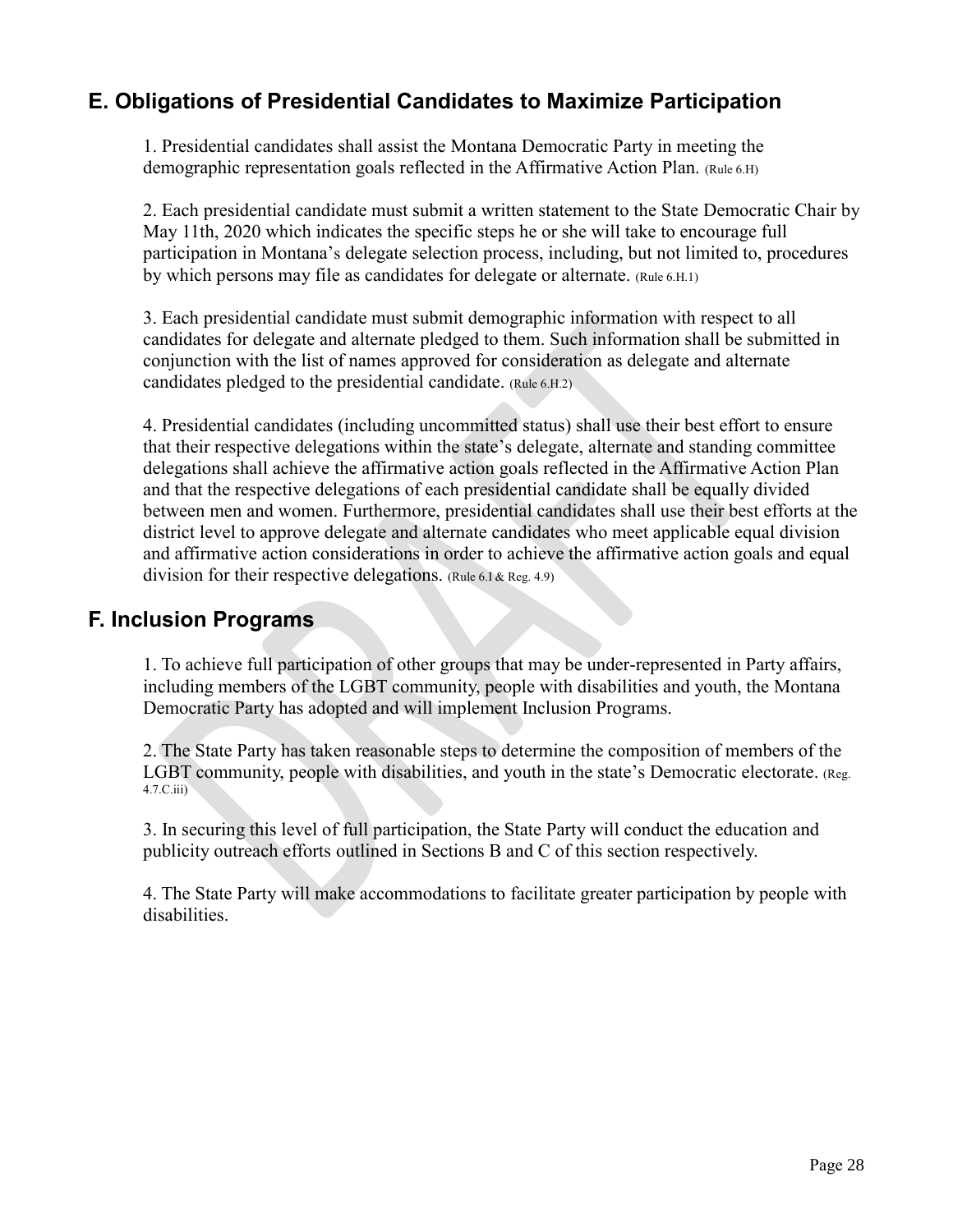## **Section IX Challenges**

#### <span id="page-28-1"></span><span id="page-28-0"></span>**A. Jurisdiction & Standing**

1. Challenges related to the delegate selection process are governed by the *Regulations of the DNC Rules and Bylaws Committee for the 2020 Democratic National Convention* (Reg. Sec. 3), and the "Rules of Procedure of the Credentials Committee of the 2020 Democratic National Convention." (Call Appendix A)

2. Under Rule 21.B. of the *2020 Delegate Selection Rules,* the DNC Rules and Bylaws Committee has jurisdiction over challenges pertaining to the submission, non-implementation and violation of state Delegate Selection and Affirmative Action Plans. (Rule 20.B & Call Appendix A)

3. The Rules and Bylaws Committee has jurisdiction to hear and decide any challenge provided it is initiated before the  $56<sup>th</sup>$  day preceding the date of the commencement of the 2020 Democratic National Convention. (Call Appendix A & Reg. 3.1)

4. Challenges to the credentials of delegates and alternates to the 2020 Democratic National Convention initiated on or after the  $56<sup>th</sup>$  day preceding the date of commencement of the Democratic National Convention shall be processed in accordance with the "Rules of Procedure of the Credentials Committee of the 2020 Democratic National Convention." (Call Appendix A)

5. Any challenge to the credentials of a standing committee member shall be considered and resolved by the affected standing committee in accordance with Appendix A of the *Call for the 2020 Democratic National Convention*. The Rules and Bylaws Committee shall have jurisdiction over challenges brought before the  $56<sup>th</sup>$  day preceding the date of the commencement of the Democratic National Convention. (Call VII.B.5)

6. Copies of the Regulations of the Rules and Bylaws Committee and/or the Call for the 2020 Democratic National Convention, including the Rules of Procedure of the Credentials Committee (*Appendix A*), shall be made available by the State Party upon reasonable request.

7. Any group of fifteen (15) Democrats with standing to challenge as defined in Reg. 3.2 or the Call (*Appendix A, Sec. 2.A*), may bring a challenge to this Plan or to the implementation of this Plan, including its Affirmative Action provisions.

#### <span id="page-28-2"></span>**B. Challenges to the Status of the State Party and Challenges to the Plan**

1. A challenge to the status of the State Party Committee as the body entitled to sponsor a delegation from that state shall be filed with the Rules and Bylaws Committee not later than thirty (30) calendar days prior to the initiation of the state's delegate selection process. (Rule 21.A & Reg. 3.4.A)

2. A challenge to the state's Delegate Selection Plan shall be filed with the Chair of the Montana Democratic Party and the Co-Chairs of the Rules and Bylaws Committee within fifteen (15) calendar days after the adoption of the Plan by the State Party. (Reg. 3.4.B)

3. A challenge to a Plan must be brought in conformity with the Rules and the Regulations,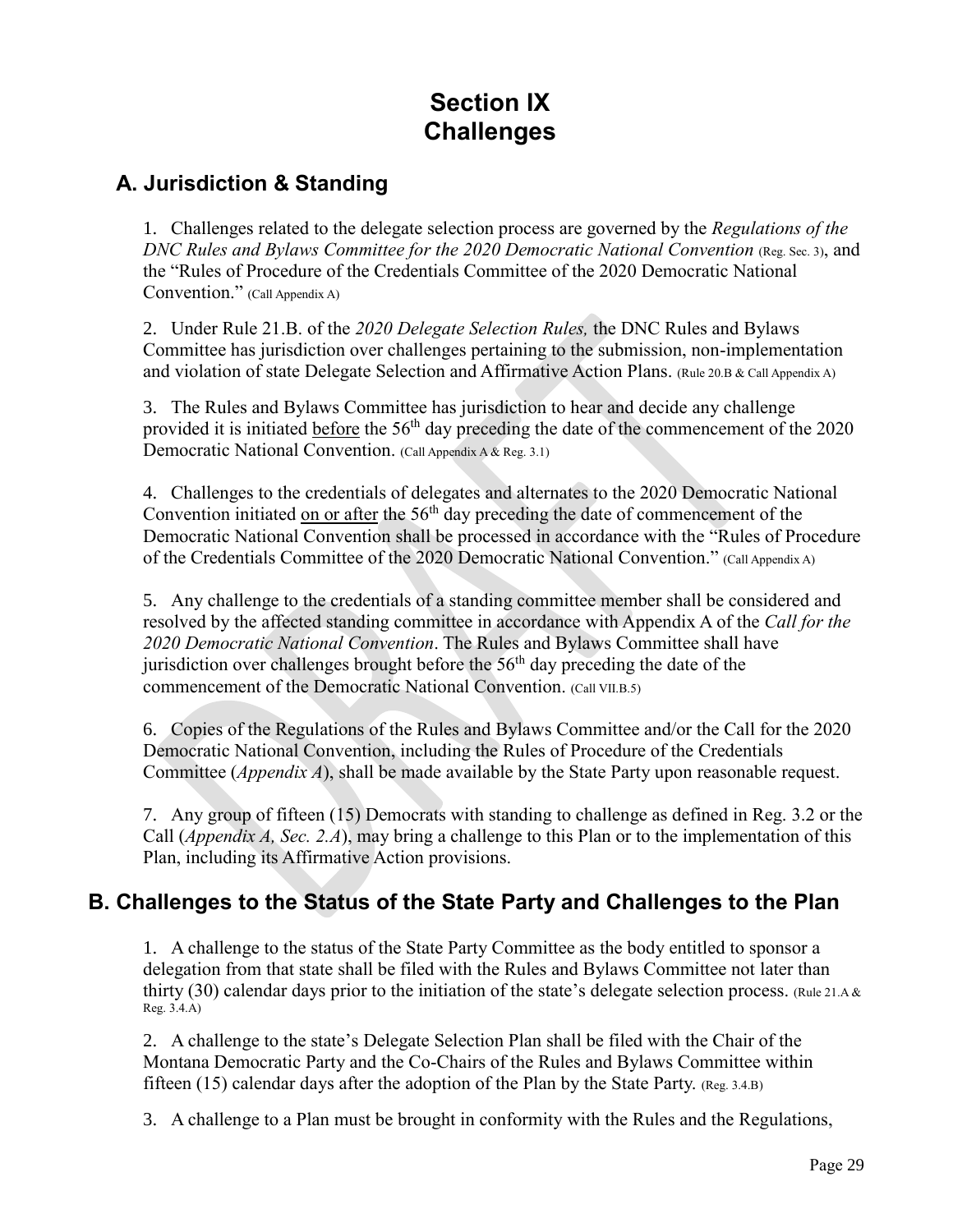which should be consulted for a detailed explanation of challenge procedures.

#### <span id="page-29-0"></span>**C. Challenges to Implementation**

1. A challenge may be brought alleging that a specific requirement of an approved Plan has not been properly implemented. Jurisdiction over all challenges initiated in a timely fashion shall reside with either the Rules and Bylaws Committee or the Credentials Committee of the National Convention (See Section VII.A above). However, the Rules and Bylaws Committee may provide advice, assistance or interpretations of the Delegate Selection Rules at any stage of the delegate selection process. (Reg. 3.1.C)

2. An implementation challenge brought before the Rules and Bylaws Committee is initiated by filing a written challenge with the State Party Committee and with the Rules and Bylaws Committee not later than fifteen (15) days after the alleged violation occurred. The State Party has twenty-one (21) days to render a decision. Within ten (10) days of the decision, any party to the challenge may appeal it to the Rules and Bylaws Committee. If in fact, the State Party renders no decision, any party to the challenge may request the Rules and Bylaws Committee to process it. The request must be made within ten (10) days after expiration of the above twentyone (21) day period. (Reg. 3.4.C., Reg. E & Reg. H)

3. Performance under an approved Affirmative Action Plan and composition of the convention delegation shall be considered relevant evidence in the challenge to any state delegation. If a State Party has adopted and implemented an approved affirmative action program, the State Party shall not be subject to challenge based solely on delegation composition or primary results. (Rule 6.B) The procedures are the same for challenges alleging failure to properly implement the Affirmative Action section of a Plan, except that such challenges must be filed not later than thirty (30) days prior to the initiation of the state's delegate selection process. (Reg. 3.4.C)

4. Depending on the appropriate jurisdiction (see Section VIII.A above), implementation challenges must be brought in conformity with the Regulations of the Rules and Bylaws Committee or the Rules of Procedure of the Credentials Committee, which should be consulted for a detailed explanation of challenge procedures.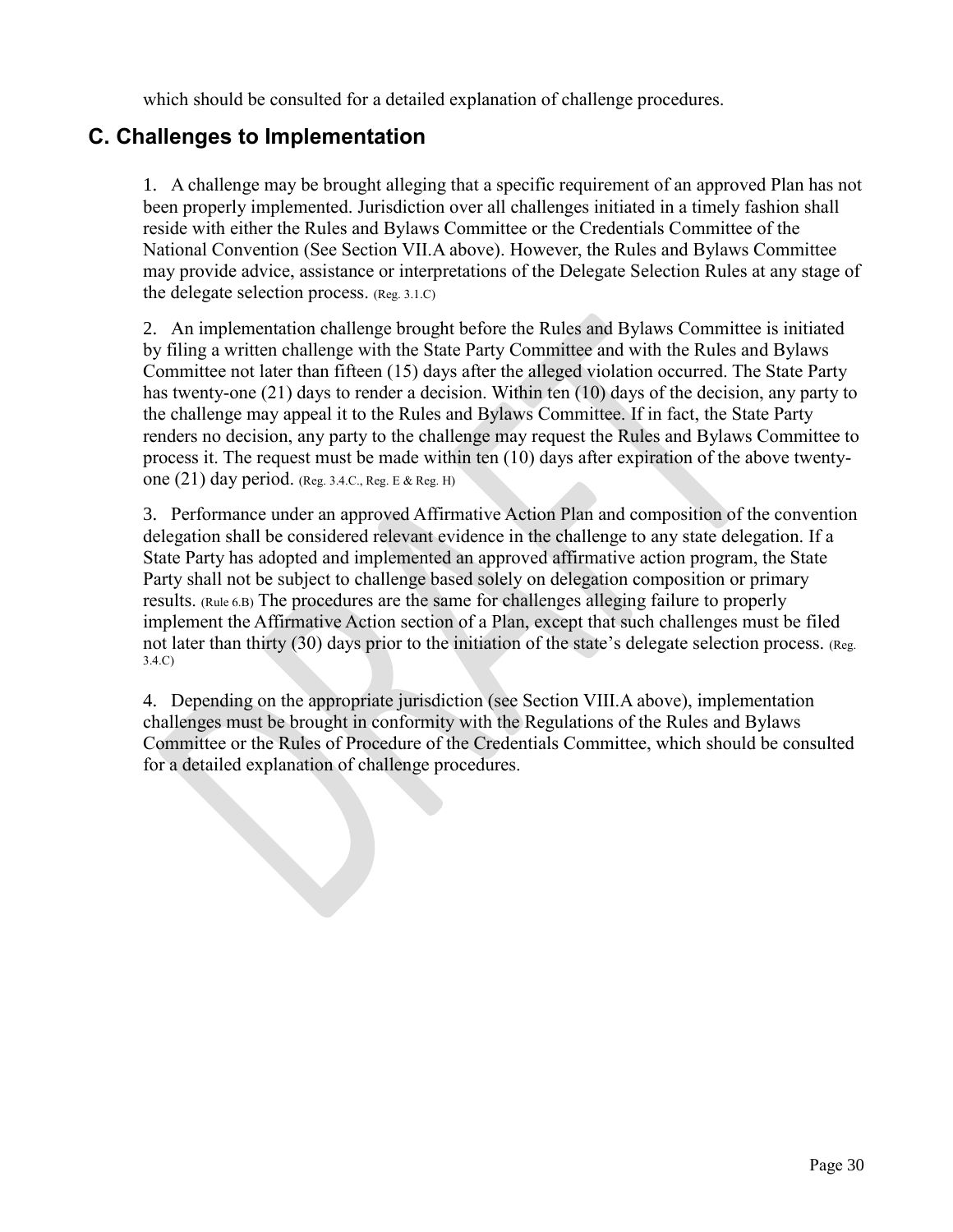## **Section X Summary of Plan**

#### <span id="page-30-1"></span><span id="page-30-0"></span>**A. Selection of Delegates and Alternates**

1. Montana will use a proportional representation system based on the results of the primary apportioning its delegates to the 2020 Democratic National Convention.

- a. The "first determining step" of Montana's delegate selection process will occur on June 2nd, 2020 with a primary election.
- b. Delegates and alternates will be selected as summarized on the following chart:

| <b>Type</b>                        | <b>Delegates</b> | <b>Alternates</b> | <b>Date of Selection</b> | <b>Selecting Body</b>           |  |
|------------------------------------|------------------|-------------------|--------------------------|---------------------------------|--|
|                                    |                  |                   |                          | <b>State Delegate Selection</b> |  |
| District-Level                     |                  |                   |                          | <b>Convention - District</b>    |  |
| Delegates                          | 11               | $\mathbf{0}$      | June 6th, 2020           | Selection                       |  |
|                                    |                  |                   |                          | By Virtue of Respective         |  |
| <b>Automatic Party</b>             |                  |                   |                          | public or Party office as       |  |
| Leader and                         |                  |                   |                          | Provided in Rule 9.A of         |  |
| <b>Elected Official</b>            |                  |                   |                          | the 2020 Delegate               |  |
| Delegates                          | 6                | $\Omega$          | N/A                      | <b>Selection Rules</b>          |  |
|                                    |                  |                   |                          |                                 |  |
| <b>Pledged Party</b><br>Leader and |                  |                   |                          |                                 |  |
| <b>Elected Official</b>            |                  |                   |                          | Quorum of District-Level        |  |
| Delegates                          | 2                | $\overline{0}$    | June 6th, 2020           | Delegates                       |  |
|                                    |                  |                   |                          |                                 |  |
| At-Large                           | 3                |                   |                          | <b>State Delegate Selection</b> |  |
| Delegates                          |                  | $\overline{2}$    | June 6th, 2020           | Convention                      |  |
| <b>Total</b>                       | 22               | $\mathbf{2}$      |                          |                                 |  |

\* Automatic Party Leader and Elected Official (PLEO) delegates includes the following categories, if applicable, who legally reside in the state: the Democratic National Committee Members, the Democratic President, the Democratic Vice President, all Democratic members of the U.S. House of Representatives and the U.S. Senate, the Democratic Governor, and any other Distinguished Party Leader as specified in Rule 9.A of the *2020 Delegate Selection Rules*. The exact number of Automatic PLEO Delegates is subject to change due to possible deaths, resignations, elections or special elections.

\*\*Pledged Party Leader and Elected Official (PLEO) alternates are selected with the At-Large alternates.

- 2. Written requirements for becoming a delegate
	- a. District-Level Delegate
		- i.File a statement of candidacy with the State Democratic Party by 5:00 P.M. June 5th, 2020.
		- ii.You must live in the district you are running to represent.
		- iii.District-level delegates will be selected by a convention of previously selected county delegates within each Montana Democratic Party Executive Board District. County delegate selection conventions will be held June 4th, 2020. Each county will have a number of delegates based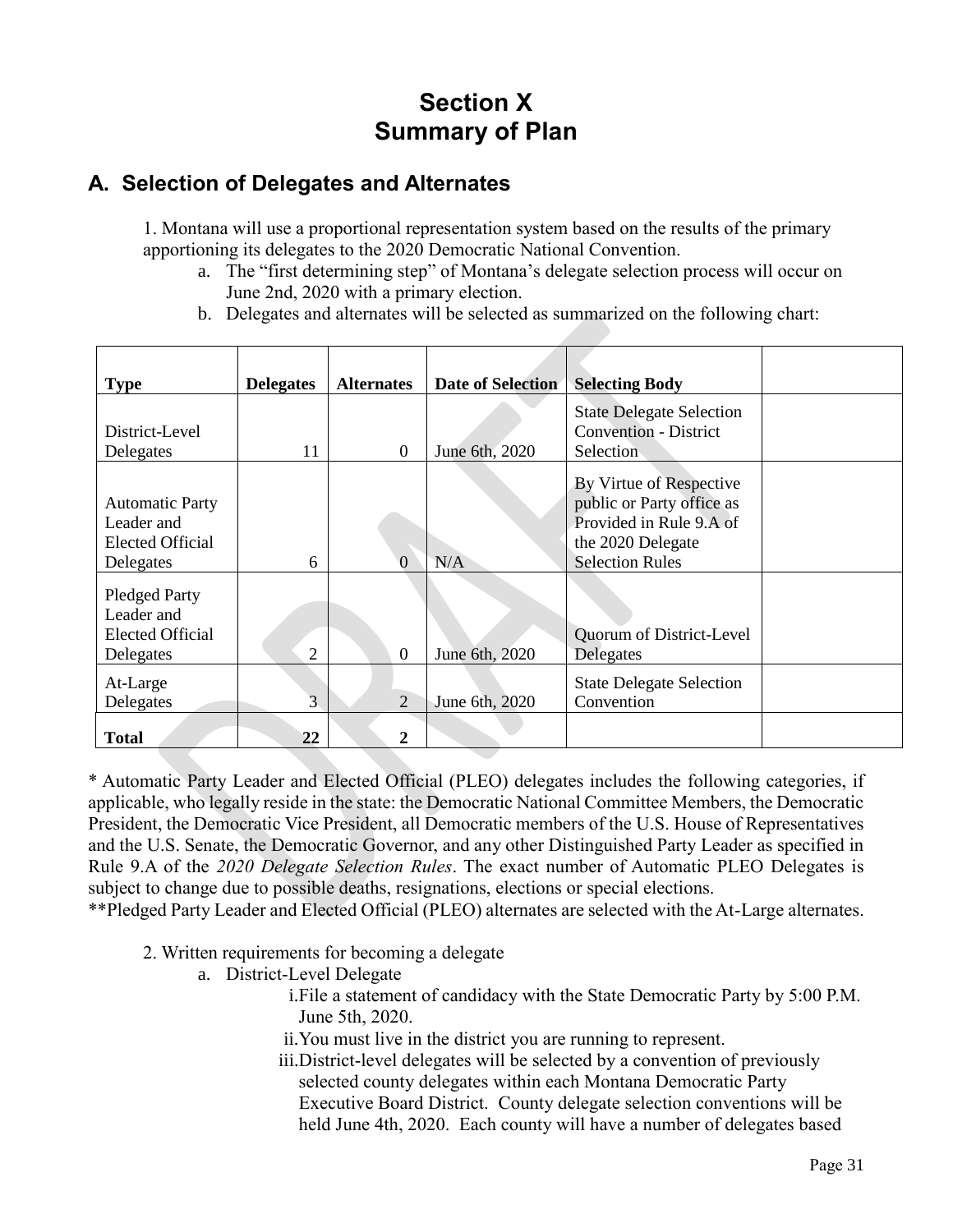on equal performance of the Democratic vote for President and Governor in the 2012 Election.

b. Automatic Party Leader and Elected Official Delegates

i.Be elected a member of the State's Democratic National Committee Delegation or be elected as a Democratic President, Vice-President, Member of the U.S. House of Representatives, U.S. Senate, or Governor.

- c. Pledged Party Leader and Elected Official Delegates
	- i.Be a Democratic big-city mayor, statewide elected official, state legislative leader, state legislator, or other state, county or local elected official or party leader.
	- ii.File a statement of candidacy and a signed pledge of support for Presidential candidate of your choice no later than one half hour after the completion of the selection of district-level delegates on June 6th, 2020.
- d. At-Large Delegates & Alternates
	- i.File a statement of candidacy with the State Party headquarters no later than one half hour after the completion of the selection of the PLEO delegates on June 6th, 2020 (the statement of candidacy for at-large delegates and district-level delegates will be the same).
	- ii. The election will occur on June  $6<sup>th</sup>$ , 2020 after all Automatic delegates and pledged Party leader and Elected Official delegates have been selected.
	- iii.Alternates will be selected in the same fashion a delegates following the selection of delegates.
	- iv.At-large delegates will be elected at a statewide convention of delegates from each county and cast equal (un-weighted) votes for alternates based on the declared preference of each delegate and proportional to the primary election percentages. Preference shall be given to achieve goals outlined in the Affirmative Action Plan.

#### <span id="page-31-0"></span>**B. Selection of Standing Committee Members (For the Credentials, Platform, Rules Committees)**

1. Standing committee members will be selected by the state's National Convention delegates as summarized below:

| <b>Members Per</b><br>Committee | Total<br><b>Members</b> | <b>Selection Date</b> | <b>Filing Requirements and Deadlines</b>                                                                                              |
|---------------------------------|-------------------------|-----------------------|---------------------------------------------------------------------------------------------------------------------------------------|
|                                 |                         | June 6th, 2020        | Members will be elected by the National Convention<br>delegates at a meeting immediately following the<br>Delegate Selection Meeting. |

#### <span id="page-31-1"></span>**C. Selection of Delegation Chair and Convention Pages**

1. The Delegation Chair will be selected by the National Convention Delegates on June 6th, 2020.

2. Two Convention Pages will be selected by the State Democratic Chair on June 6th, 2020.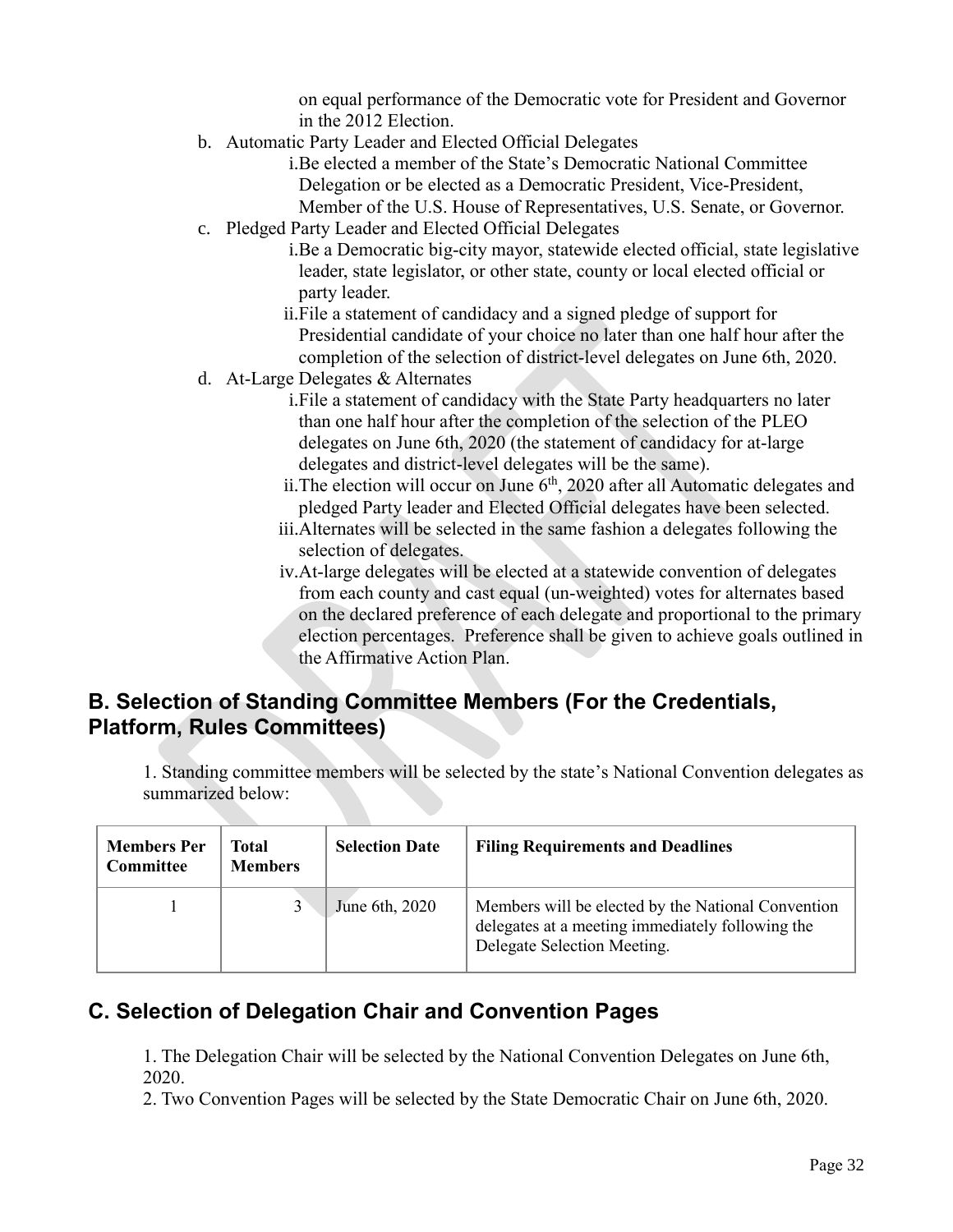## <span id="page-32-0"></span>**D. Presidential Candidate Filing Deadline**

1. A presidential candidate may gain access to the Montana presidential ballot through one or more of the following methods:

- a. The candidate submits a declaration for nomination to the Secretary of State and nominating petitions (available at the Secretary of State's office or State Party Headquarters) with the verified signatures of at least 500 qualified electors from the State of Montana.
	- i.Petitions of nomination for the presidential preference primary election and the affidavits of circulation required must be presented to the election administrator of the county in which the signatures are gathered at least one week before the primary election filing deadline prescribed in 13-10- 201(6)(b) MCA. For 2020 the deadline to submit petitions to the county election administrator is March  $2<sup>nd</sup>$ , 2020. A filing fee is not required.
- b. The candidate submits a declaration for nomination to the Secretary of State, and the Secretary of State determines, by the time that declarations for nomination are to be filed, that the individual is eligible to receive payments pursuant to the federal Presidential Primary Matching Payment Account Act, 26 U.S.C. 9031, et seq.

2. Presidential candidates must certify the name of their authorized representative(s) to the State Democratic Chair by March 20th, 2020.

| <b>Date</b> | <b>Activity</b>                                                                                                                                            |
|-------------|------------------------------------------------------------------------------------------------------------------------------------------------------------|
| 2019        |                                                                                                                                                            |
| $1-Mar$     | Delegate Selection Affirmative Action Committee members are appointed by the<br>State Chair.                                                               |
| $4-Apr$     | Public comments are solicited on the proposed Delegate Selection Plan.                                                                                     |
| April       | Affirmative Action Committee meets to draft/review proposed Affirmative Action<br>Plan.                                                                    |
| 3-May       | Proposed Delegate Selection and Affirmative Action Plans are tentatively approved<br>with public comment to date.                                          |
| 3-May       | Montana Delegate Selection Plan is submitted to DNC rules and bylaws committee                                                                             |
| $15-Sep$    | State Party begins implementation of the Affirmative Action Plan. Press kits, as<br>described in the Affirmative Action Plan, are sent to all state media. |
| 2020        |                                                                                                                                                            |
| $9-Jan$     | Candidate filing opens with Montana Secretary of State                                                                                                     |
| $2-Mar$     | Deadline for nominating petitions due to county election administrators                                                                                    |
| 9-Mar       | Deadline for filing a declaration of nomination with the Secretary of State                                                                                |

## <span id="page-32-1"></span>**E. Timetable**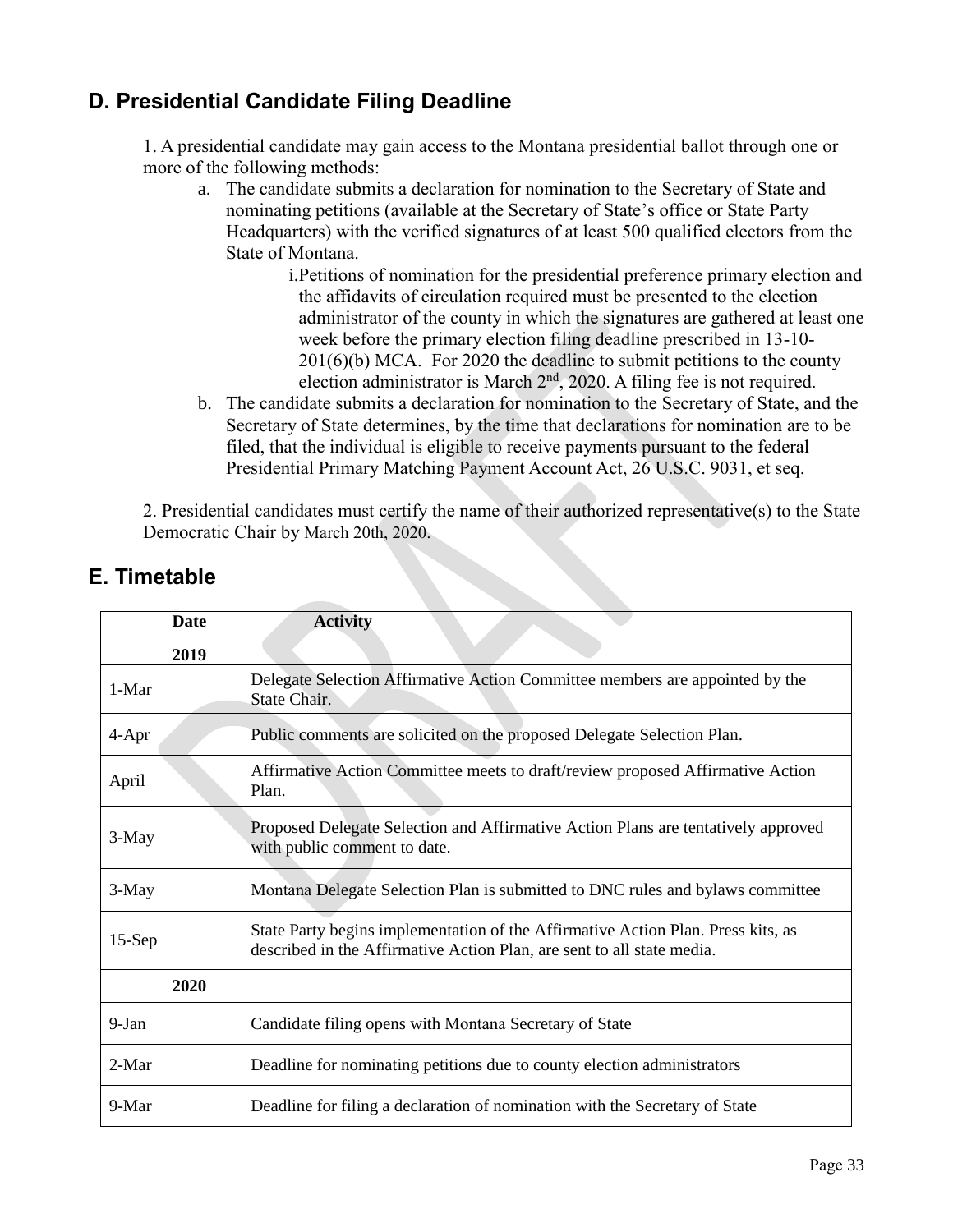| 20-Mar    | Presidential candidates must certify to State Chair their authorized representative(s)                                                                        |
|-----------|---------------------------------------------------------------------------------------------------------------------------------------------------------------|
| $11$ -May | Presidential candidates must submit Affirmative Action steps to State Chair                                                                                   |
| $2-Jun$   | Montana Primary Election                                                                                                                                      |
| $4-Jun$   | County delegate selection conventions                                                                                                                         |
|           | Statement of candidacy for district-level delegates due by 5 P.M.                                                                                             |
| $5-Jun$   | State Chair submits names to Presidential candidates by 6 P.M.                                                                                                |
|           | Presidential candidates must file a list of approved candidates for district-level<br>delegates by 8:00 P.M.                                                  |
|           | District-level delegates selected by convention of county-level delegates within<br>district                                                                  |
|           | Statement of candidacy for district-level delegates due one half hour after completion<br>of district-level delegate selection                                |
|           | Presidential candidates must file a list of approved candidates for PLEO delegates one<br>hour after completion of district-level delegate selection          |
|           | PLEO delegates selected by a quorum of district-level delegates                                                                                               |
| $6-J$ un  | Statement of candidacy for at-large delegates and alternates due one half hour after<br>completion of PLEO delegate selection                                 |
|           | Presidential candidates must file a list of approved candidates for at-large delegates<br>and alternates one hour after completion of PLEO delegate selection |
|           | At-large delegates and alternates selected by convention of county-level delegates<br>statewide                                                               |
|           | Standing Committee Members selected by convention of National Convention<br>Delegates                                                                         |
|           | Delegation Chair selected by a quorum of National Convention Delegates                                                                                        |
|           | Convention pages selected by State Chair                                                                                                                      |
| $23$ -Jun | State Chair certifies all National Convention Delegates to DNC Secretary                                                                                      |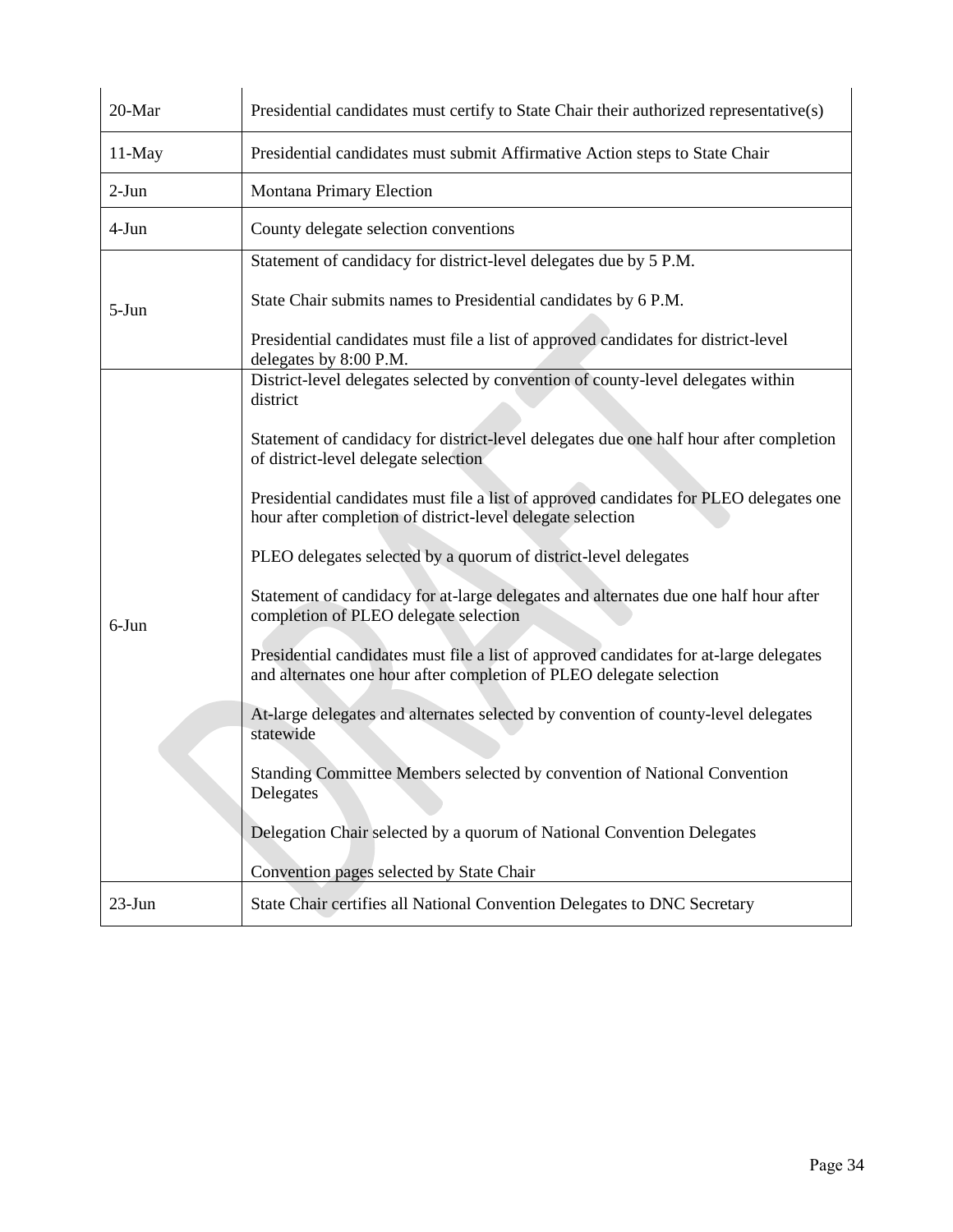## <span id="page-34-1"></span><span id="page-34-0"></span>**Exhibits to the Affirmative Action Plan A. Members of the Affirmative Action Committee**

Chairwoman Stacey Otterstrom – Female, Native American-Little Shell Chippewa, Youth

Members Bryce Bennett - Male, Caucasian, Youth, LGBT Jorge Quintana – Male, Hispanic Jean Lemire Dahlman – Female, Caucasian, Senior, Rural Carl Donovan – Male, Caucasian, LGBT, Disabled

#### <span id="page-34-2"></span>**B. Media Outlets to be Contacted Regarding the Delegate Selection Process**

#### **Media Outlets to be Contacted Regarding the Delegate Selection Process**

#### **Major Daily Newspapers, Radio and Television Station**

| <b>Beaverhead County</b> | Dillon Tribune<br>KDBM-AM/FM                                                                         | Chouteau County      | The River Press<br>The Mountaineer                                  |
|--------------------------|------------------------------------------------------------------------------------------------------|----------------------|---------------------------------------------------------------------|
| Big Horn County          | <b>Big Horn County News</b>                                                                          | <b>Custer County</b> | Mile City Star<br><b>KATL-AM</b>                                    |
| <b>Blaine County</b>     | <b>Chinook Opinion</b><br>The Harlem News                                                            |                      | KMTA-AM/KMCM-FM<br><b>KYUS-TV</b>                                   |
| <b>Broadwater County</b> | The Townsend Star                                                                                    | Daniels County       | Daniels County Leader<br><b>KCGM-FM</b>                             |
| <b>Carbon County</b>     | The Record<br><b>Carbon County News</b><br><b>KRBN-AM</b>                                            | Dawson County        | Ranger-Review<br><b>KXGN-TV</b><br><b>KDZN-FM</b><br><b>KGLE-AM</b> |
| <b>Carter County</b>     | The Ekalaka Eagle                                                                                    |                      | <b>KXGN-AM</b>                                                      |
| Cascade County           | <b>Great Falls Tribune</b><br><b>High Plaines Warrior</b><br><b>KFBB-TV</b>                          | Deer Lodge County    | Anaconda Leader<br><b>KGLM-FM</b>                                   |
|                          | <b>KRTV-TV</b><br>KTGF-TV<br>KXGF-AM/KAAK-FM                                                         | <b>Fallon County</b> | <b>Fallon County Times</b><br><b>KFLN-A</b>                         |
|                          | KEIN-AM/KLFM-FM<br><b>KMON-AM/FM</b><br>KQDI-AM/FM<br>The Ag Almanac<br>The Eagle<br>Cascade Courier | Fergus County        | Lewistown News-Argus<br><b>KLCM-FM</b><br><b>KXLO-AM</b>            |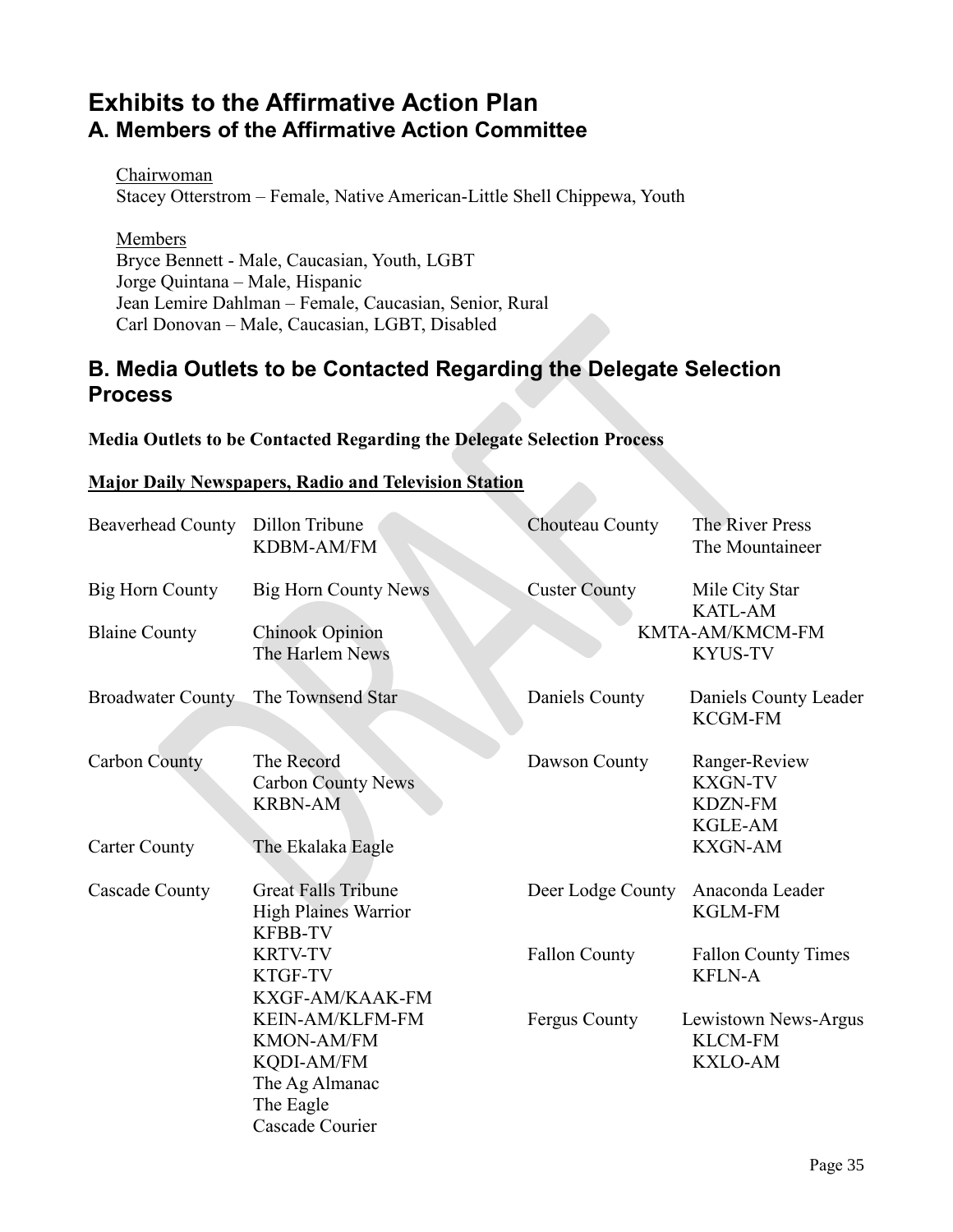| <b>Flathead County</b>                 | <b>Hungry Horse News</b><br>The Daily Interlake<br><b>KCFW-TV</b><br><b>KALS-FM</b><br><b>Bigfork Eagle</b><br><b>KGEZ-FM</b><br>KOFI-AM/FM<br>Kalispell News<br>KJJR-AM/KBBZ-FM | Lewis & Clark Co.                 | <b>Independent Record</b><br>Montana Magazine<br><b>KTVH-TV</b><br><b>KBLL-AM/FM</b><br><b>KCAP-AM/FM</b><br><b>KHKR-AM/FM</b><br>KMTX-AM/FM<br><b>Associated Press</b><br>Montana Broadcasters Assoc. |
|----------------------------------------|----------------------------------------------------------------------------------------------------------------------------------------------------------------------------------|-----------------------------------|--------------------------------------------------------------------------------------------------------------------------------------------------------------------------------------------------------|
|                                        | Whitefish Pilot                                                                                                                                                                  | <b>Liberty County</b>             | <b>Liberty County News</b>                                                                                                                                                                             |
| Gallatin County                        | Bozeman Daily Chronicle                                                                                                                                                          |                                   |                                                                                                                                                                                                        |
|                                        | Montana Newspapers Assoc.<br>KCTZ-TV<br><b>KUSM-TV</b><br><b>KBMN-AM</b>                                                                                                         | <b>Lincoln County</b>             | <b>Tobacco Valley News</b><br>The Western News<br>KLCBAM/KTNY-FM                                                                                                                                       |
|                                        | KBOZ-AM/FM<br><b>KGLT-FM</b>                                                                                                                                                     | <b>Meagher County</b>             | <b>Meagher County News</b>                                                                                                                                                                             |
|                                        | <b>KUUB-AM/FM</b><br><b>KYBS-FM</b>                                                                                                                                              | Mineral County                    | Mineral Independent                                                                                                                                                                                    |
|                                        | <b>High Country Independent Press</b><br>Three Forks Herald<br>KGVW-AM/FM<br><b>KWYS-AM</b><br>The West Yellowstone News<br>Lone Peak Lookout                                    | Missoula County                   | The Missoulian<br>The Missoula Independent<br>Seeley Swan Pathfinder<br><b>KECI-TV</b><br><b>KPAX-TV</b><br><b>KTMF-TV</b><br><b>KGRZ-TV</b>                                                           |
| <b>Glacier County</b>                  | Glacier-Reporter<br><b>Cut Bank Pioneer Press</b><br><b>Western Breeze</b>                                                                                                       |                                   | <b>KGVO-AM</b><br>KLCY-AM/KYSS-FM<br><b>KMSO-FM</b><br><b>KUFM-FM</b>                                                                                                                                  |
| <b>Granite County</b>                  | The Philipsburg Mail                                                                                                                                                             |                                   | KYLT-AM/KZQQ-FM<br>KOJM-AM/KPQX-F                                                                                                                                                                      |
| Hill County                            | The Havre Daily News                                                                                                                                                             |                                   | <b>KXEI-FM</b>                                                                                                                                                                                         |
| Judith Basin County Judith Basin Press |                                                                                                                                                                                  | Musselshell County Roundup Record | Tribune & Winnett Times                                                                                                                                                                                |
| Jefferson County                       | <b>Boulder Monitor</b><br>Whitehall Ledger                                                                                                                                       | Park County                       | Livingston Enterprise<br><b>KPRK-AM</b>                                                                                                                                                                |
| Lake County                            | Lake County Leader<br><b>KERR-AM</b><br><b>KQRK-FM</b>                                                                                                                           | Phillips County                   | Phillips County News<br><b>KMMR-FM</b>                                                                                                                                                                 |
|                                        |                                                                                                                                                                                  | Pondera County                    | Independent-Observer<br>The Valierian<br>The Prairie Star                                                                                                                                              |
|                                        |                                                                                                                                                                                  | Powell County                     | KDRG-AM/KDRF-FM                                                                                                                                                                                        |